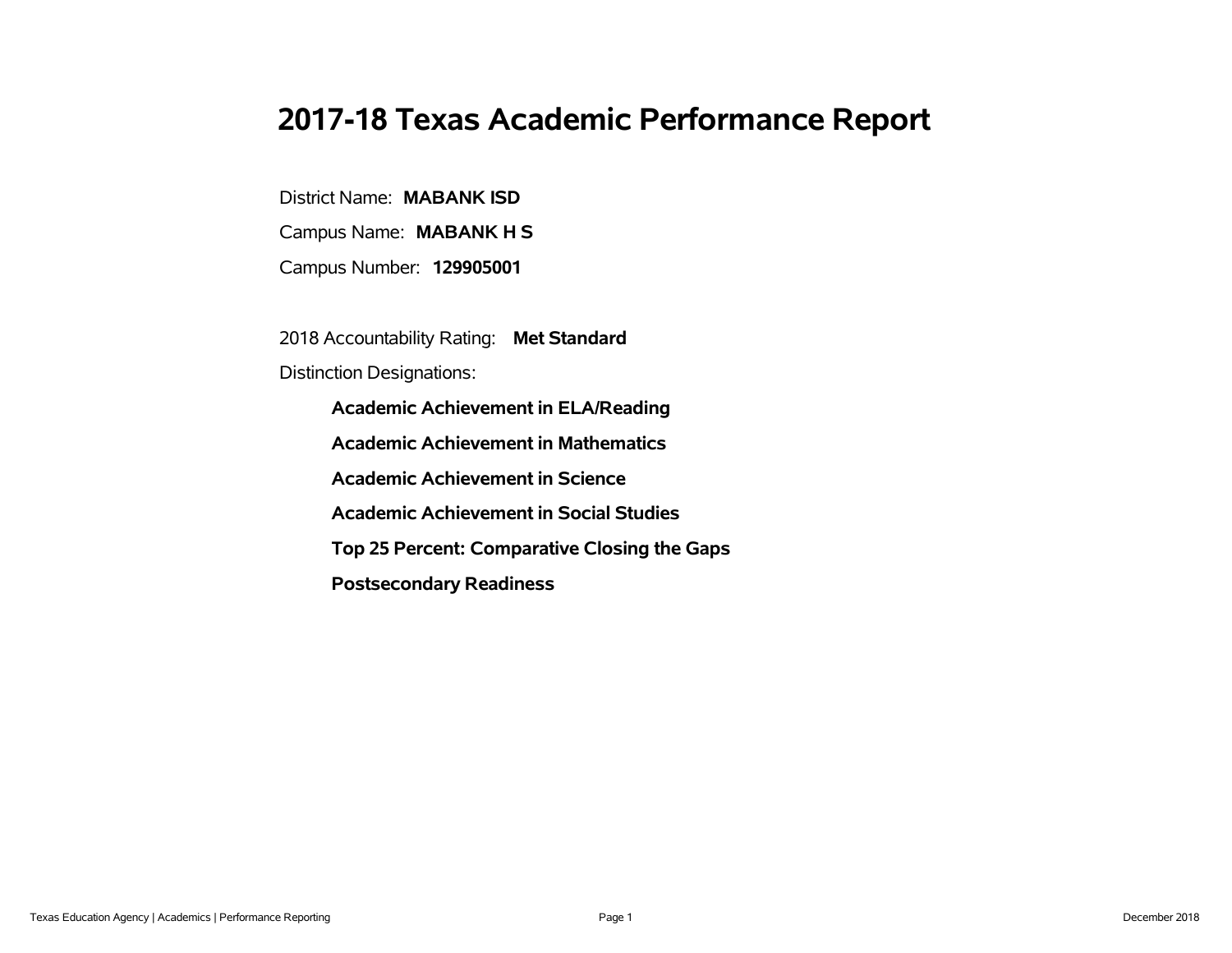# District Name: MABANK ISD **Texas Academic Performance Report Texas Academic Performance Report** Total Students: 1,033

Campus Name: MABANK H S<br>Campus Number: 129905001<br>School Type: High School

|                                                                           |      |              |                 |     |                                     |        |       |                    |        |                                   | Two or        |                      |                       |                  |
|---------------------------------------------------------------------------|------|--------------|-----------------|-----|-------------------------------------|--------|-------|--------------------|--------|-----------------------------------|---------------|----------------------|-----------------------|------------------|
|                                                                           |      | <b>State</b> | <b>District</b> |     | African<br>Campus American Hispanic |        | White | American<br>Indian | Asian  | <b>Pacific</b><br><b>Islander</b> | More<br>Races | <b>Special</b><br>Ed | Econ<br><b>Disadv</b> | EL.<br>(Current) |
| STAAR Performance Rates by Tested Grade, Subject, and Performance Levels^ |      |              |                 |     |                                     |        |       |                    |        |                                   |               |                      |                       |                  |
| <b>End of Course English I</b>                                            |      |              |                 |     |                                     |        |       |                    |        |                                   |               |                      |                       |                  |
| At Approaches Grade Level or Above                                        | 2018 | 65%          | 75%             | 75% | $\ast$                              | *      | 75%   | $\ast$             | $\ast$ |                                   | ∗             | $\ast$               | 67%                   | $\ast$           |
|                                                                           | 2017 | 64%          | 72%             | 72% | $\ast$                              | $\ast$ | 71%   | $\ast$             | $\ast$ |                                   | $\ast$        | $\ast$               | 66%                   | $\ast$           |
| At Meets Grade Level or Above                                             | 2018 | 44%          | 52%             | 52% | $\ast$                              | $\ast$ | 55%   | $\ast$             | $\ast$ |                                   | $\ast$        | $\ast$               | 44%                   | $\ast$           |
|                                                                           | 2017 | 43%          | 53%             | 52% | $\ast$                              | $\ast$ | 51%   | $\ast$             | $\ast$ |                                   | $\ast$        | $\ast$               | 48%                   | $\ast$           |
| At Masters Grade Level                                                    | 2018 | 7%           | 8%              | 8%  | $\ast$                              | $\ast$ | 9%    | $\ast$             | $\ast$ | $\overline{\phantom{a}}$          | $\ast$        | $\ast$               | 5%                    | $\ast$           |
|                                                                           | 2017 | 8%           | 7%              | 6%  | $\ast$                              | $\ast$ | 6%    | $\ast$             | $\ast$ |                                   | $\ast$        | $\ast$               | 5%                    | $\ast$           |
| <b>End of Course English II</b>                                           |      |              |                 |     |                                     |        |       |                    |        |                                   |               |                      |                       |                  |
| At Approaches Grade Level or Above                                        | 2018 | 67%          | 74%             | 74% | $\ast$                              | $\ast$ | 74%   | $\ast$             | $\ast$ |                                   | $\ast$        | $\ast$               | 69%                   | $\ast$           |
|                                                                           | 2017 | 66%          | 68%             | 68% | $\ast$                              | $\ast$ | 68%   | L,                 | $\ast$ | $\star$                           | $\ast$        | $\ast$               | 65%                   | $\ast$           |
| At Meets Grade Level or Above                                             | 2018 | 48%          | 48%             | 48% | $\ast$                              | $\ast$ | 47%   | $\ast$             | $\ast$ |                                   | $\ast$        | $\ast$               | 40%                   | $\ast$           |
|                                                                           | 2017 | 45%          | 46%             | 46% |                                     | $\ast$ | 47%   |                    | $\ast$ | $\star$                           | $\ast$        | $\ast$               | 43%                   | $\ast$           |
| At Masters Grade Level                                                    | 2018 | 8%           | 5%              | 5%  | $\ast$                              | $\ast$ | 5%    | $\ast$             | $\ast$ | $\overline{\phantom{a}}$          | $\ast$        | $\ast$               | 4%                    | $\ast$           |
|                                                                           | 2017 | 6%           | 5%              | 5%  | $\ast$                              | $\ast$ | 4%    | L,                 | $\ast$ | $\ast$                            | $\ast$        | $\ast$               | 3%                    | $\ast$           |
| End of Course Algebra I                                                   |      |              |                 |     |                                     |        |       |                    |        |                                   |               |                      |                       |                  |
| At Approaches Grade Level or Above                                        | 2018 | 83%          | 93%             | 91% | $\ast$                              | 89%    | 92%   | $\ast$             | $\ast$ | $\overline{\phantom{a}}$          | $\ast$        | $\ast$               | 89%                   | $\ast$           |
|                                                                           | 2017 | 83%          | 89%             | 85% | $\ast$                              | 92%    | 82%   | $\ast$             | $\ast$ |                                   | $\ast$        | $\ast$               | 84%                   | $\ast$           |
| At Meets Grade Level or Above                                             | 2018 | 55%          | 69%             | 58% | $\ast$                              | 62%    | 58%   | $\ast$             | $\ast$ |                                   | $\ast$        | $\ast$               | 52%                   | $\ast$           |
|                                                                           | 2017 | 48%          | 50%             | 34% | $\ast$                              | 44%    | 31%   | $\ast$             | $\ast$ |                                   | $\ast$        | $\ast$               | 31%                   | $\ast$           |
| At Masters Grade Level                                                    | 2018 | 32%          | 41%             | 28% | $\ast$                              | 32%    | 27%   | $\ast$             | $\ast$ | $\overline{\phantom{a}}$          | $\ast$        | $\ast$               | 26%                   | $\ast$           |
|                                                                           | 2017 | 26%          | 29%             | 10% | $\ast$                              | 15%    | 8%    | $\ast$             | $\ast$ |                                   | $\ast$        | $\ast$               | 9%                    | $\ast$           |
| <b>End of Course Biology</b>                                              |      |              |                 |     |                                     |        |       |                    |        |                                   |               |                      |                       |                  |
| At Approaches Grade Level or Above                                        | 2018 | 87%          | 94%             | 94% | $\ast$                              | 98%    | 94%   | $\ast$             | $\ast$ | $\overline{\phantom{a}}$          | $\ast$        | 70%                  | 93%                   | $\ast$           |
|                                                                           | 2017 | 86%          | 93%             | 93% | $\ast$                              | 96%    | 92%   | $\ast$             | $\ast$ |                                   | $\ast$        | $\ast$               | 91%                   | $\ast$           |
| At Meets Grade Level or Above                                             | 2018 | 59%          | 68%             | 68% | $\ast$                              | 65%    | 69%   | *                  | $\ast$ |                                   | $\ast$        | 23%                  | 61%                   | $\ast$           |
|                                                                           | 2017 | 57%          | 59%             | 59% | $\ast$                              | 55%    | 59%   | $\ast$             | $\ast$ |                                   | $\ast$        | $\ast$               | 52%                   | $\ast$           |
| At Masters Grade Level                                                    | 2018 | 24%          | 25%             | 25% | $\ast$                              | 25%    | 25%   | $\ast$             | $\ast$ |                                   | $\ast$        | 13%                  | 22%                   | $\ast$           |
|                                                                           | 2017 | 21%          | 17%             | 17% | $\ast$                              | 18%    | 16%   | $\ast$             | $\ast$ |                                   | $\ast$        | $\ast$               | 12%                   | $\ast$           |
| End of Course U.S. History                                                |      |              |                 |     |                                     |        |       |                    |        |                                   |               |                      |                       |                  |
| At Approaches Grade Level or Above                                        | 2018 | 92%          | 95%             | 95% | $\ast$                              | 98%    | 95%   | $\overline{a}$     | $\ast$ | $\ast$                            | $\ast$        | 67%                  | 92%                   | $\ast$           |
|                                                                           | 2017 | 91%          | 89%             | 89% | $\ast$                              | $\ast$ | 88%   | $\ast$             | $\ast$ | $\overline{\phantom{a}}$          | $\ast$        | $\ast$               | 84%                   | $\ast$           |
| At Meets Grade Level or Above                                             | 2018 | 70%          | 68%             | 68% | $\ast$                              | 74%    | 67%   | $\overline{a}$     | $\ast$ | $\ast$                            | $\ast$        | 37%                  | 61%                   | $\ast$           |
|                                                                           | 2017 | 66%          | 51%             | 51% | $\ast$                              | $\ast$ | 53%   | $\ast$             | $\ast$ |                                   | $\ast$        | $\ast$               | 41%                   | $\ast$           |
| At Masters Grade Level                                                    | 2018 | 40%          | 34%             | 34% |                                     | 38%    | 32%   |                    | $\ast$ | $\ast$                            | $\ast$        | 19%                  | 28%                   | $\ast$           |
|                                                                           | 2017 | 35%          | 21%             | 21% | $\ast$                              | $\ast$ | 22%   | $\ast$             | $\ast$ |                                   | $\ast$        | $\ast$               | 12%                   | $\ast$           |

Campus Number: 129905001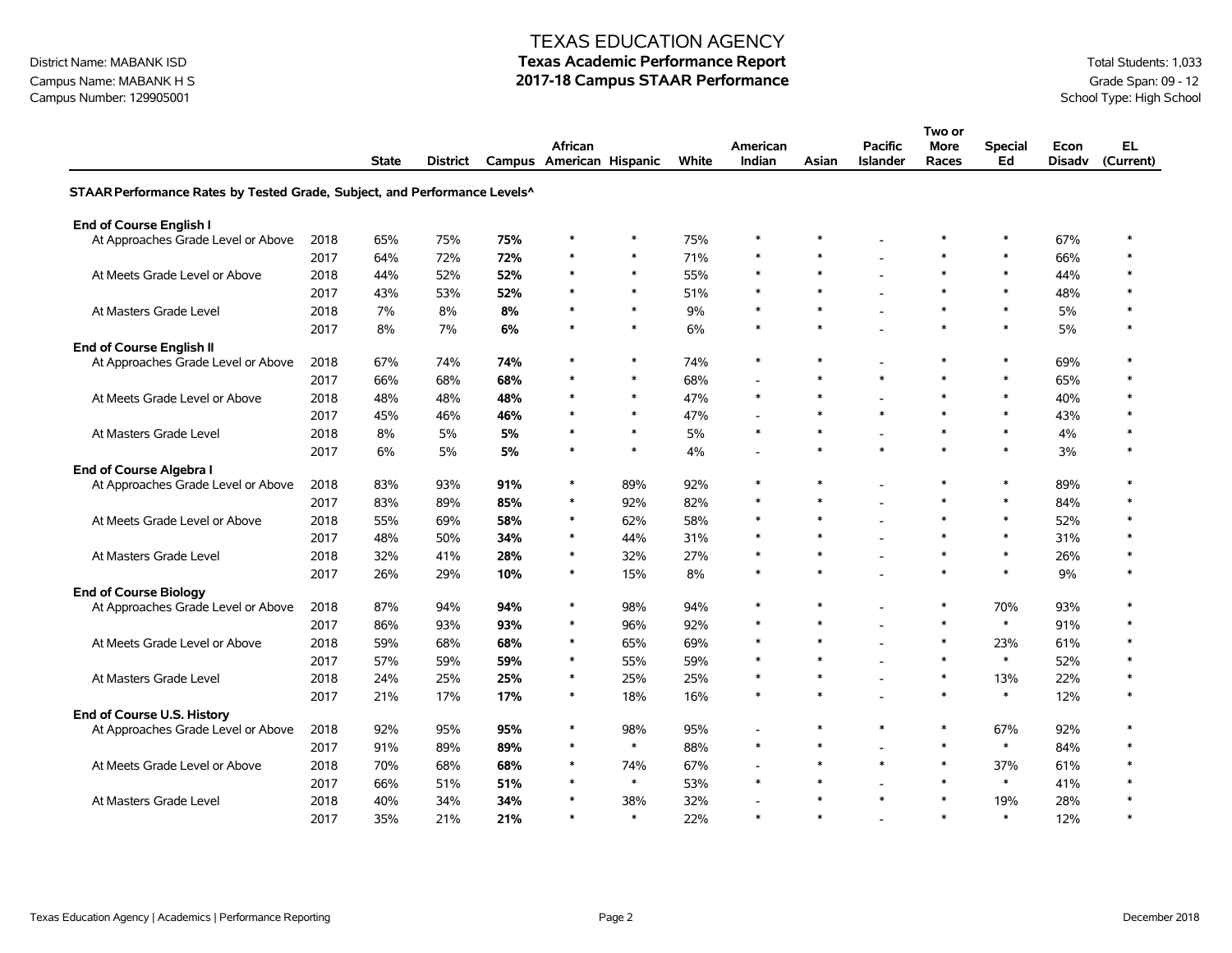### Campus Name: MABANK H S<br>Campus Number: 129905001<br>School Type: High School Campus Number: 129905001

#### TEXAS EDUCATION AGENCY

# District Name: MABANK ISD **Texas Academic Performance Report Texas Academic Performance Report** Total Students: 1,033

|                                                                           |      |              |                 |     |                                     |        |       |                           |        |                                   | Two or               |                      |                       |                        |
|---------------------------------------------------------------------------|------|--------------|-----------------|-----|-------------------------------------|--------|-------|---------------------------|--------|-----------------------------------|----------------------|----------------------|-----------------------|------------------------|
|                                                                           |      | <b>State</b> | <b>District</b> |     | African<br>Campus American Hispanic |        | White | American<br><b>Indian</b> | Asian  | <b>Pacific</b><br><b>Islander</b> | <b>More</b><br>Races | <b>Special</b><br>Ed | Econ<br><b>Disadv</b> | <b>EL</b><br>(Current) |
| STAAR Performance Rates by Tested Grade, Subject, and Performance Levels^ |      |              |                 |     |                                     |        |       |                           |        |                                   |                      |                      |                       |                        |
| All Grades All Subjects                                                   |      |              |                 |     |                                     |        |       |                           |        |                                   |                      |                      |                       |                        |
| At Approaches Grade Level or Above                                        | 2018 | 77%          | 85%             | 84% | $\ast$                              | 86%    | 85%   | $\ast$                    | 100%   | $\ast$                            | 76%                  | 52%                  | 81%                   | $\ast$                 |
|                                                                           | 2017 | 75%          | 83%             | 80% | $\ast$                              | 81%    | 79%   | $\ast$                    | 100%   | $\ast$                            | 87%                  | 46%                  | 77%                   | 82%                    |
| At Meets Grade Level or Above                                             | 2018 | 48%          | 56%             | 58% | $\ast$                              | 57%    | 59%   | $\ast$                    | 100%   | $\ast$                            | 55%                  | 24%                  | 51%                   | $\ast$                 |
|                                                                           | 2017 | 45%          | 52%             | 49% | $\ast$                              | 47%    | 49%   | $\ast$                    | 91%    | $\ast$                            | 60%                  | 18%                  | 44%                   | 37%                    |
| At Masters Grade Level                                                    | 2018 | 22%          | 24%             | 18% | $\ast$                              | 18%    | 18%   | $\ast$                    | 60%    | $\ast$                            | 12%                  | 10%                  | 15%                   | $\ast$                 |
|                                                                           | 2017 | 20%          | 21%             | 11% | $\ast$                              | 11%    | 11%   | $\ast$                    | 45%    | $\ast$                            | 18%                  | 5%                   | 8%                    | 13%                    |
| All Grades ELA/Reading                                                    |      |              |                 |     |                                     |        |       |                           |        |                                   |                      |                      |                       |                        |
| At Approaches Grade Level or Above                                        | 2018 | 74%          | 81%             | 74% | $\ast$                              | 77%    | 74%   | $\ast$                    | $\ast$ |                                   | $\ast$               | 26%                  | 68%                   | $\ast$                 |
|                                                                           | 2017 | 72%          | 80%             | 70% | $\ast$                              | 67%    | 70%   | $\ast$                    | $\ast$ | $\ast$                            | $\ast$               | $\ast$               | 65%                   | $\ast$                 |
| At Meets Grade Level or Above                                             | 2018 | 46%          | 51%             | 50% | $\ast$                              | 46%    | 51%   | $\ast$                    | $\ast$ |                                   | $\ast$               | 18%                  | 42%                   | $\ast$                 |
|                                                                           | 2017 | 44%          | 51%             | 49% | $\ast$                              | 46%    | 49%   | $\ast$                    | $\ast$ | $\pmb{\ast}$                      | $\ast$               | $\ast$               | 46%                   | $\ast$                 |
| At Masters Grade Level                                                    | 2018 | 19%          | 20%             | 7%  | $\ast$                              | 5%     | 7%    | $\ast$                    | $\ast$ |                                   | $\ast$               | 6%                   | 5%                    | $\ast$                 |
|                                                                           | 2017 | 19%          | 19%             | 6%  | $\ast$                              | 7%     | 5%    | $\ast$                    | $\ast$ | $\ast$                            | $\ast$               | $\ast$               | 4%                    | $\ast$                 |
| <b>All Grades Mathematics</b>                                             |      |              |                 |     |                                     |        |       |                           |        |                                   |                      |                      |                       |                        |
| At Approaches Grade Level or Above                                        | 2018 | 81%          | 93%             | 91% | $\ast$                              | 89%    | 92%   | $\ast$                    | $\ast$ |                                   | $\ast$               | $\ast$               | 89%                   | $\ast$                 |
|                                                                           | 2017 | 79%          | 89%             | 85% | $\ast$                              | 92%    | 82%   | $\ast$                    | $\ast$ |                                   | $\ast$               | $\ast$               | 84%                   | $\ast$                 |
| At Meets Grade Level or Above                                             | 2018 | 50%          | 65%             | 58% | $\ast$                              | 62%    | 58%   | $\ast$                    | $\ast$ |                                   | $\ast$               | $\ast$               | 52%                   | $\ast$                 |
|                                                                           | 2017 | 46%          | 56%             | 34% | $\ast$                              | 44%    | 31%   | $\ast$                    | $\ast$ |                                   | $\ast$               | $\ast$               | 31%                   | $\ast$                 |
| At Masters Grade Level                                                    | 2018 | 24%          | 31%             | 28% | $\ast$                              | 32%    | 27%   | $\ast$                    | $\ast$ |                                   | $\ast$               | $\ast$               | 26%                   | $\ast$                 |
|                                                                           | 2017 | 22%          | 27%             | 10% | $\ast$                              | 15%    | 8%    | $\ast$                    | $\ast$ |                                   | $\ast$               | $\ast$               | 9%                    | $\ast$                 |
| <b>All Grades Science</b>                                                 |      |              |                 |     |                                     |        |       |                           |        |                                   |                      |                      |                       |                        |
| At Approaches Grade Level or Above                                        | 2018 | 80%          | 91%             | 94% | $\ast$                              | 98%    | 94%   | $\ast$                    | $\ast$ |                                   | $\ast$               | 70%                  | 93%                   | $\ast$                 |
|                                                                           | 2017 | 79%          | 90%             | 93% | $\ast$                              | 96%    | 92%   | $\ast$                    | $\ast$ |                                   | $\ast$               | $\ast$               | 91%                   | $\ast$                 |
| At Meets Grade Level or Above                                             | 2018 | 51%          | 61%             | 68% | $\ast$                              | 65%    | 69%   | $\ast$                    | $\ast$ |                                   | $\ast$               | 23%                  | 61%                   | $\ast$                 |
|                                                                           | 2017 | 49%          | 60%             | 59% | $\ast$                              | 55%    | 59%   | $\ast$                    | $\ast$ |                                   | $\ast$               | $\ast$               | 52%                   | $\ast$                 |
| At Masters Grade Level                                                    | 2018 | 23%          | 27%             | 25% | $\ast$                              | 25%    | 25%   | $\ast$                    | $\ast$ |                                   | $\ast$               | 13%                  | 22%                   | $\ast$                 |
|                                                                           | 2017 | 19%          | 25%             | 17% | $\ast$                              | 18%    | 16%   | $\ast$                    | $\ast$ |                                   | $\ast$               | $\ast$               | 12%                   | $\ast$                 |
| <b>All Grades Social Studies</b>                                          |      |              |                 |     |                                     |        |       |                           |        |                                   |                      |                      |                       |                        |
| At Approaches Grade Level or Above                                        | 2018 | 78%          | 81%             | 95% | $\ast$                              | 98%    | 95%   | $\overline{a}$            | $\ast$ | $\ast$                            | $\ast$               | 67%                  | 92%                   | $\ast$                 |
|                                                                           | 2017 | 77%          | 78%             | 89% | $\ast$                              | $\ast$ | 88%   | $\ast$                    | $\ast$ |                                   | $\ast$               | $\ast$               | 84%                   | $\ast$                 |
| At Meets Grade Level or Above                                             | 2018 | 53%          | 47%             | 68% | $\ast$                              | 74%    | 67%   | $\overline{a}$            | $\ast$ | $\ast$                            | $\ast$               | 37%                  | 61%                   | $\ast$                 |
|                                                                           | 2017 | 49%          | 41%             | 51% | $\ast$                              | $\ast$ | 53%   | $\ast$                    | $\ast$ |                                   | $\ast$               | $\ast$               | 41%                   | $\ast$                 |
| At Masters Grade Level                                                    | 2018 | 31%          | 23%             | 34% |                                     | 38%    | 32%   |                           | $\ast$ | $\ast$                            | $\ast$               | 19%                  | 28%                   | $\ast$                 |
|                                                                           | 2017 | 27%          | 17%             | 21% | $\ast$                              | $\ast$ | 22%   | $\ast$                    | $\ast$ |                                   | $\ast$               | $\ast$               | 12%                   | $\ast$                 |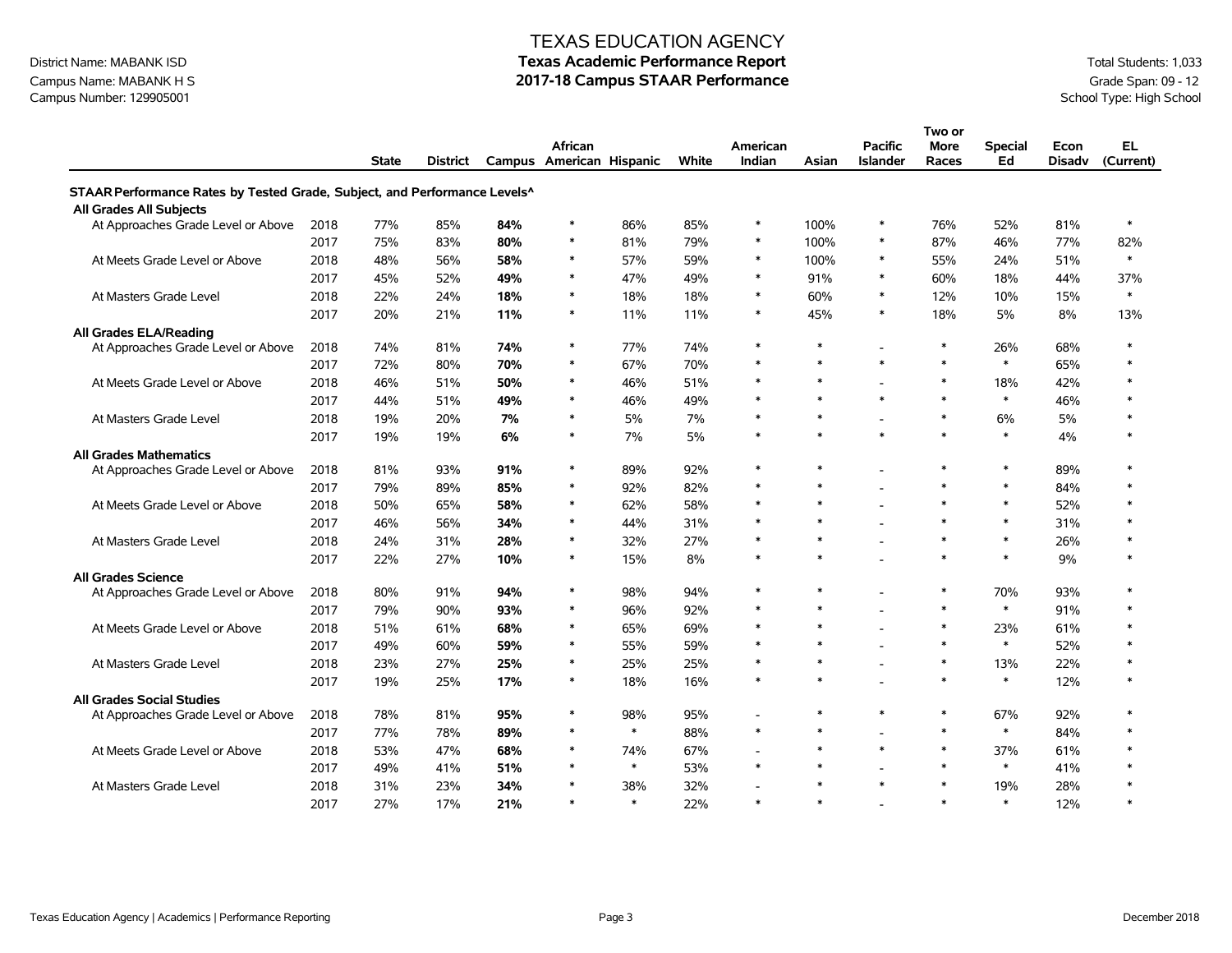#### TEXAS EDUCATION AGENCY District Name: MABANK ISD **Texas Academic Performance Report** Total Students: 1,033

Campus Name: MABANK H S

Campus Name: MABANK H S

Campus Number: 129905001

Campus Number: 129905001

Campus Number: 129905001

Campus Number: 129905001

Campus Number: 129905001

Campus Number: 129905001

Campus Number: 1 Campus Number: 129905001

|                                                                              |                      | <b>State</b>   | <b>District</b> | Campus         | <b>African</b> | American Hispanic | White          | American<br>Indian                      | Asian                         | <b>Pacific</b><br>Islander | Two or<br>More<br>Races | <b>Special</b><br>Ed | Econ<br><b>Disadv</b> | EL<br>(Current<br>&<br><b>Monitored</b> ) |
|------------------------------------------------------------------------------|----------------------|----------------|-----------------|----------------|----------------|-------------------|----------------|-----------------------------------------|-------------------------------|----------------------------|-------------------------|----------------------|-----------------------|-------------------------------------------|
| School Progress Domain - Academic Growth Score by Grade and Subject          |                      |                |                 |                |                |                   |                |                                         |                               |                            |                         |                      |                       |                                           |
| End of Course English II<br>End of Course Algebra I                          | 2018<br>2018         | 67<br>72       | 55<br>78        | 55<br>72       | ∗              | 69<br>70          | 52<br>74       | ∗<br>$\overline{\phantom{0}}$           | $\overline{\phantom{a}}$      |                            |                         | 44<br>52             | 54<br>68              | 60<br>$\ast$                              |
| All Grades Both Subjects<br>All Grades ELA/Reading<br>All Grades Mathematics | 2018<br>2018<br>2018 | 69<br>69<br>70 | 66<br>76        | 62<br>55<br>72 |                | 69<br>69<br>70    | 61<br>52<br>74 | ∗<br>$\ast$<br>$\overline{\phantom{0}}$ | ∗<br>$\overline{\phantom{a}}$ |                            | 68                      | 48<br>44<br>ヒつ       | 60<br>54<br>68        | 63<br>60                                  |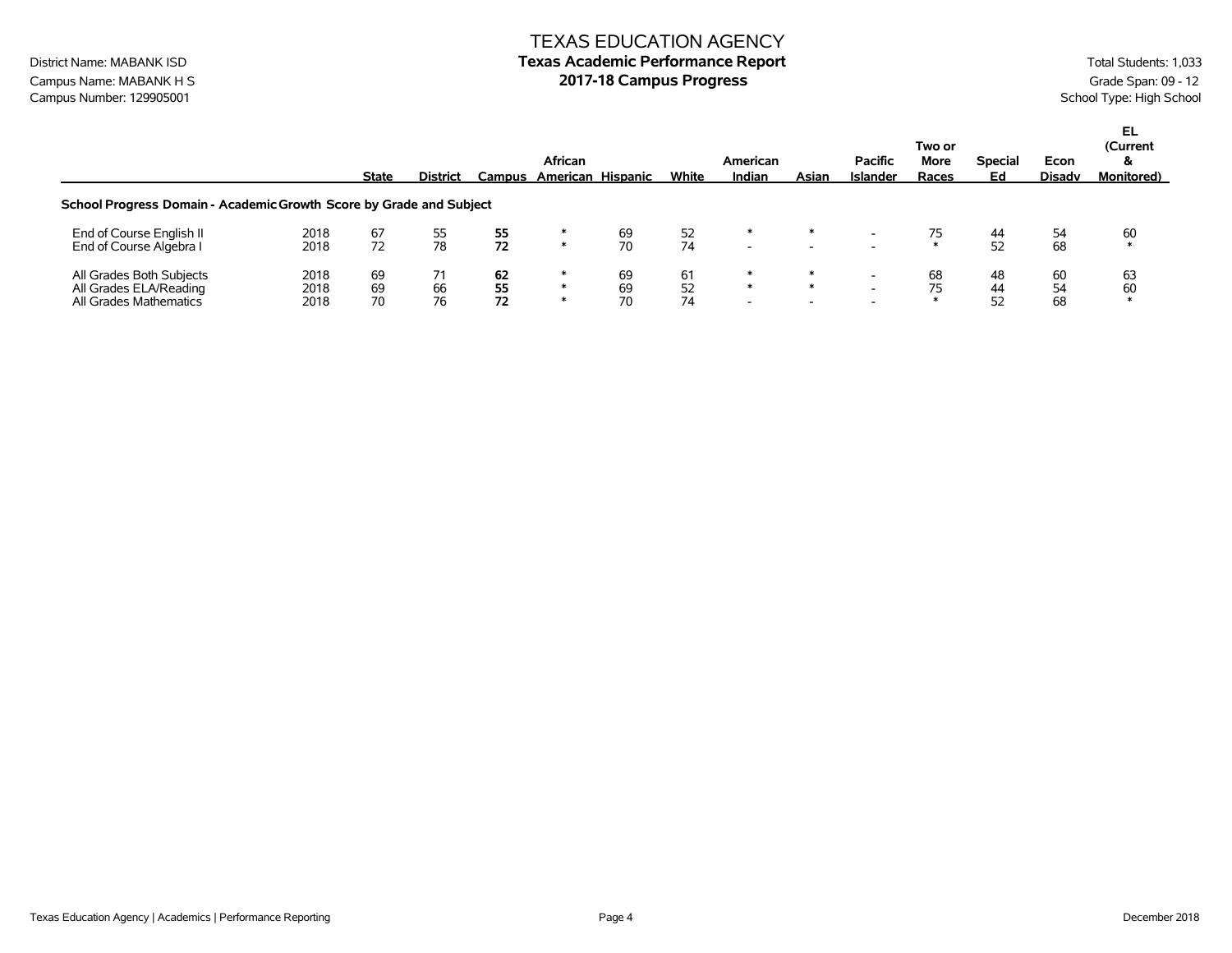Campus Number: 129905001

#### TEXAS EDUCATION AGENCY

District Name: MABANK ISD **Texas Academic Performance Report** Total Students: 1,033 Campus Name: MABANK H S **2017-18 Campus Prior Year and Student Success Initiative** Grade Span: 09 - 12<br>Campus Number: 129905001<br>School Type: High School

**There is no data for this campus.**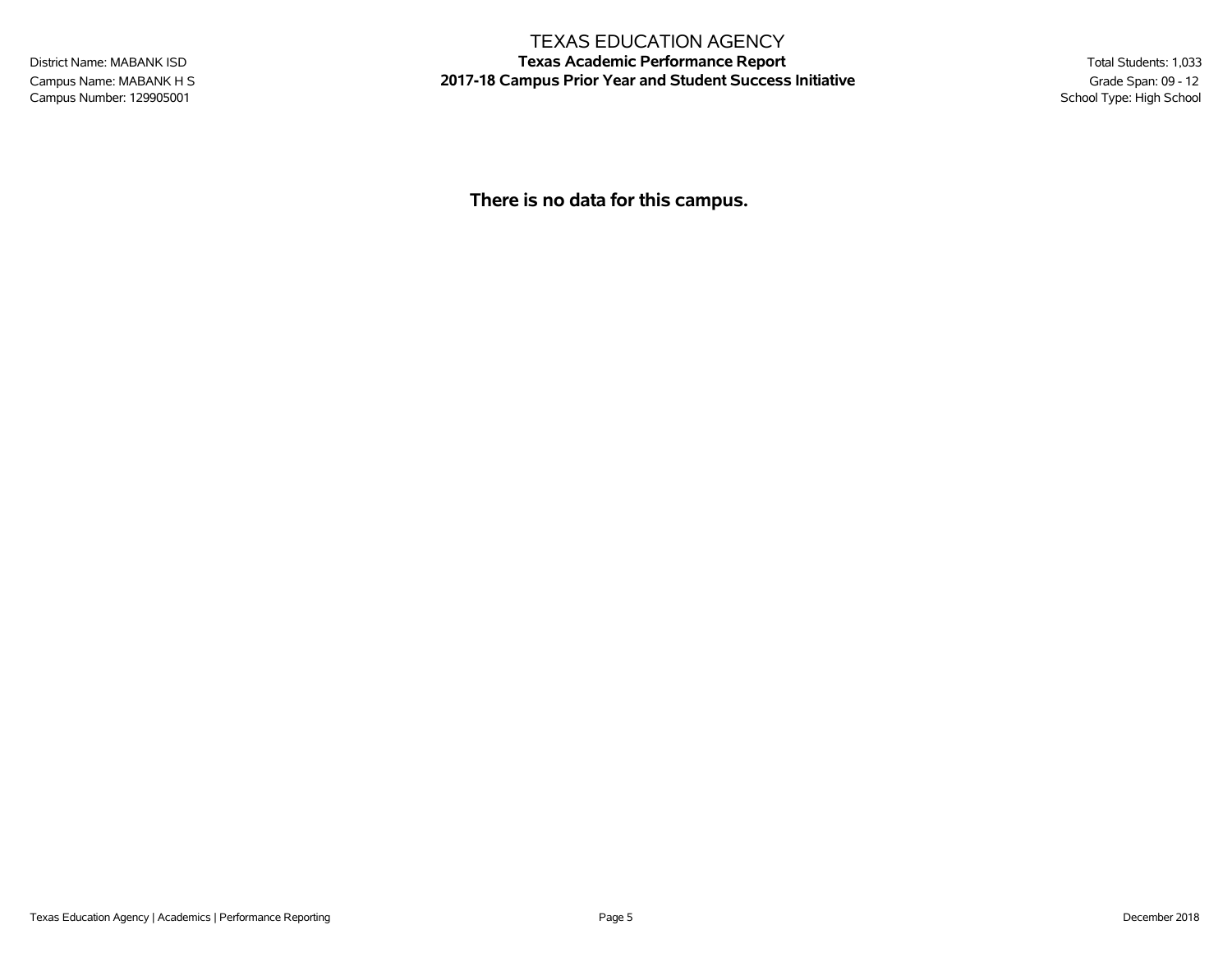## District Name: MABANK ISD **Texas Academic Performance Report Texas Academic Performance Report** Total Students: 1,033

Campus Name: MABANK H S<br>
Campus Number: 129905001 **2017-18 Campus STAAR Performance**<br>
Bilingual Education/English as a Second Language Campus Number: 129905001 (Current EL Students) Bilingual Education/English as a Second Language

|                                                          |      | <b>State</b> | <b>District</b> |     | Bilingual BE-Trans BE-Trans BE-Dual<br>Campus Education Early Exit Late Exit Two-Way One-Way |  | <b>BE-Dual</b> | <b>ESL</b> | <b>ESL</b><br>Content | <b>ESL</b><br><b>Pull-Out</b> | <b>LEP No</b>  | <b>LEP</b> with<br>Services Services | <b>Total</b><br><b>EL</b> |
|----------------------------------------------------------|------|--------------|-----------------|-----|----------------------------------------------------------------------------------------------|--|----------------|------------|-----------------------|-------------------------------|----------------|--------------------------------------|---------------------------|
| STAAR Performance Rate by Subject and Performance Level^ |      |              |                 |     |                                                                                              |  |                |            |                       |                               |                |                                      |                           |
| All Grades All Subjects                                  |      |              |                 |     |                                                                                              |  |                |            |                       |                               |                |                                      |                           |
| At Approaches Grade Level or Above                       | 2018 | 77%          | 85%             | 84% |                                                                                              |  |                |            |                       |                               |                |                                      | $\ast$                    |
|                                                          | 2017 | 75%          | 83%             | 80% |                                                                                              |  |                |            |                       |                               |                |                                      | $\ast$                    |
| At Meets Grade Level or Above                            | 2018 | 48%          | 56%             | 58% |                                                                                              |  |                | $\ast$     |                       | $\ast$                        |                | $\ast$                               | $\ast$                    |
|                                                          | 2017 | 45%          | 52%             | 49% |                                                                                              |  |                | ∗          |                       | $\ast$                        |                | $\ast$                               | $\ast$                    |
| At Masters Grade Level                                   | 2018 | 22%          | 24%             | 18% |                                                                                              |  |                | $\ast$     |                       | $\ast$                        |                | $\ast$                               | $\ast$                    |
|                                                          | 2017 | 20%          | 21%             | 11% |                                                                                              |  |                |            |                       | $\ast$                        |                | $\ast$                               | $\ast$                    |
| <b>All Grades ELA/Reading</b>                            |      |              |                 |     |                                                                                              |  |                |            |                       |                               |                |                                      |                           |
| At Approaches Grade Level or Above                       | 2018 | 74%          | 81%             | 74% |                                                                                              |  |                | ∗          | $\blacksquare$        | $\ast$                        | $\overline{a}$ | $\ast$                               | $\ast$                    |
|                                                          | 2017 | 72%          | 80%             | 70% |                                                                                              |  |                | $\ast$     |                       | $\ast$                        |                | $\ast$                               | $\ast$                    |
| At Meets Grade Level or Above                            | 2018 | 46%          | 51%             | 50% |                                                                                              |  |                | $\ast$     |                       | $\ast$                        |                | $\ast$                               | $\ast$                    |
|                                                          | 2017 | 44%          | 51%             | 49% |                                                                                              |  |                | $\ast$     |                       | $\ast$                        |                | $\ast$                               | $\ast$                    |
| At Masters Grade Level                                   | 2018 | 19%          | 20%             | 7%  |                                                                                              |  |                |            |                       | $\ast$                        |                | $\ast$                               | $\ast$                    |
|                                                          | 2017 | 19%          | 19%             | 6%  |                                                                                              |  |                |            |                       |                               |                | $\ast$                               | $\ast$                    |
| <b>All Grades Mathematics</b>                            |      |              |                 |     |                                                                                              |  |                |            |                       |                               |                |                                      |                           |
| At Approaches Grade Level or Above                       | 2018 | 81%          | 93%             | 91% |                                                                                              |  |                |            |                       |                               |                | $\ast$                               | $\ast$                    |
|                                                          | 2017 | 79%          | 89%             | 85% |                                                                                              |  |                | $\ast$     |                       | $\ast$                        |                | $\ast$                               | $\ast$                    |
| At Meets Grade Level or Above                            | 2018 | 50%          | 65%             | 58% |                                                                                              |  |                | ∗          |                       | $\ast$                        |                | $\ast$                               | $\ast$                    |
|                                                          | 2017 | 46%          | 56%             | 34% |                                                                                              |  |                | ∗          |                       | $\ast$                        |                | ∗                                    | $\ast$                    |
| At Masters Grade Level                                   | 2018 | 24%          | 31%             | 28% |                                                                                              |  |                | $\ast$     |                       | $\ast$                        |                | $\ast$                               | $\ast$                    |
|                                                          | 2017 | 22%          | 27%             | 10% |                                                                                              |  |                | ∗          |                       | $\ast$                        |                | $\ast$                               | $\ast$                    |
| <b>All Grades Science</b>                                |      |              |                 |     |                                                                                              |  |                |            |                       |                               |                |                                      |                           |
| At Approaches Grade Level or Above                       | 2018 | 80%          | 91%             | 94% |                                                                                              |  |                |            |                       | $\ast$                        |                | $\ast$                               | $\ast$                    |
|                                                          | 2017 | 79%          | 90%             | 93% |                                                                                              |  |                | $\ast$     |                       | $\ast$                        |                | $\ast$                               | $\ast$                    |
| At Meets Grade Level or Above                            | 2018 | 51%          | 61%             | 68% |                                                                                              |  |                | $\ast$     |                       | $\ast$                        |                | $\ast$                               | $\ast$                    |
|                                                          | 2017 | 49%          | 60%             | 59% |                                                                                              |  |                |            |                       |                               |                |                                      |                           |
| At Masters Grade Level                                   | 2018 | 23%          | 27%             | 25% |                                                                                              |  |                |            |                       | $\ast$                        |                | $\ast$                               | $\ast$                    |
|                                                          | 2017 | 19%          | 25%             | 17% |                                                                                              |  |                | $\ast$     |                       | $\ast$                        |                | $\ast$                               | $\ast$                    |
| <b>All Grades Social Studies</b>                         |      |              |                 |     |                                                                                              |  |                |            |                       |                               |                |                                      |                           |
| At Approaches Grade Level or Above                       | 2018 | 78%          | 81%             | 95% |                                                                                              |  |                | $\ast$     |                       | $\ast$                        |                | $\ast$                               | $\ast$                    |
|                                                          | 2017 | 77%          | 78%             | 89% |                                                                                              |  |                | $\ast$     |                       | $\ast$                        |                | $\ast$                               | $\ast$                    |
| At Meets Grade Level or Above                            | 2018 | 53%          | 47%             | 68% |                                                                                              |  |                | ∗          |                       | $\ast$                        | $\overline{a}$ | $\ast$                               | $\ast$                    |
|                                                          | 2017 | 49%          | 41%             | 51% |                                                                                              |  |                |            |                       | $\ast$                        |                | $\ast$                               | $\ast$                    |
| At Masters Grade Level                                   | 2018 | 31%          | 23%             | 34% |                                                                                              |  |                | $\ast$     |                       | $\ast$                        |                | $\ast$                               | $\ast$                    |
|                                                          | 2017 | 27%          | 17%             | 21% |                                                                                              |  |                | $\ast$     |                       | $\ast$                        |                | $\ast$                               | $\ast$                    |
| School Progress Domain - Academic Growth Score           |      |              |                 |     |                                                                                              |  |                |            |                       |                               |                |                                      |                           |
|                                                          |      |              |                 |     |                                                                                              |  |                |            |                       |                               |                |                                      |                           |
| All Grades Both Subjects                                 | 2018 | 69           | 71              | 62  |                                                                                              |  |                |            |                       |                               |                |                                      | $\ast$                    |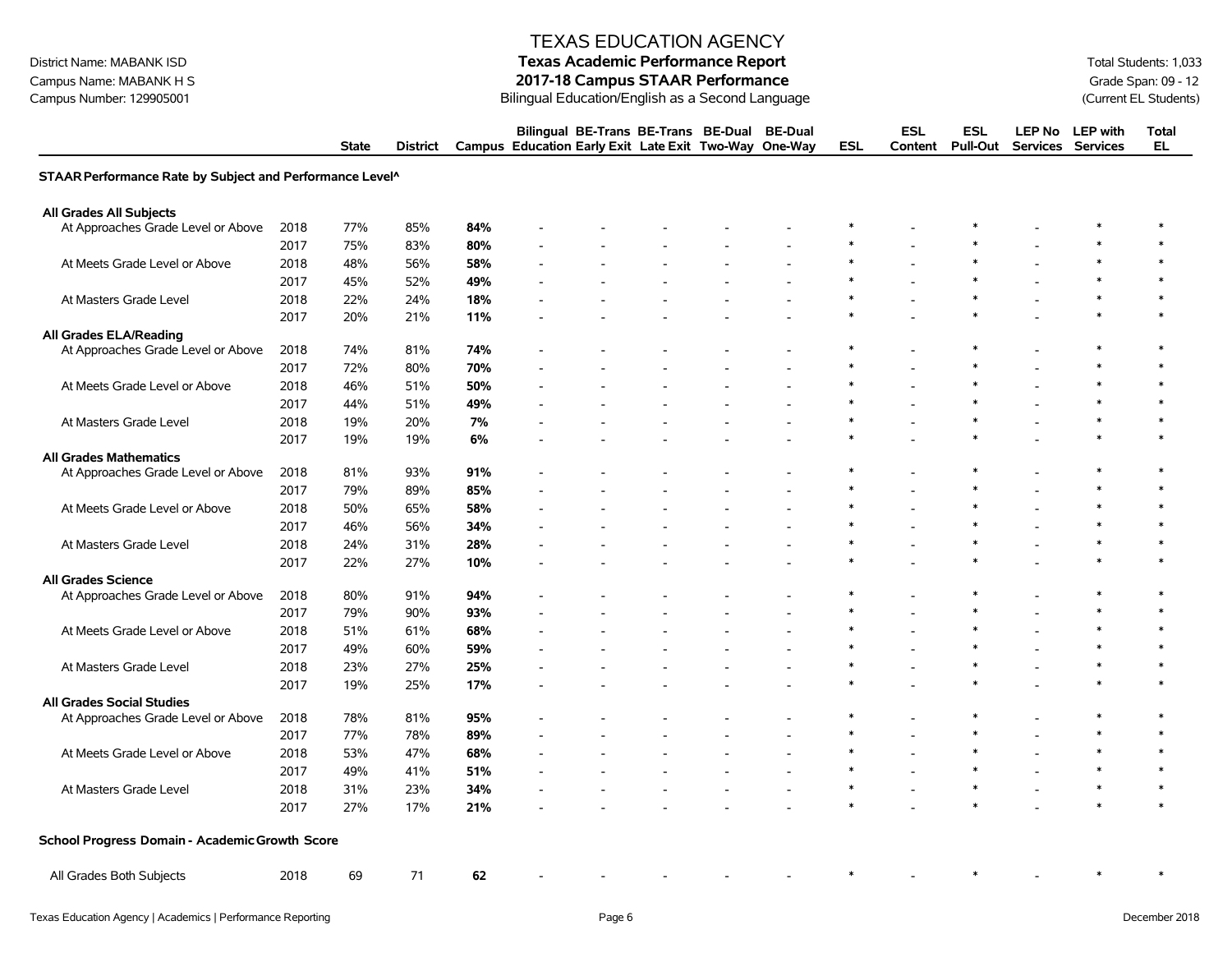|                           |      |              |                 |    |                          | <b>TEXAS EDUCATION AGENCY</b>                         |                          |                          |                          |     |         |                 |               |                   |                       |
|---------------------------|------|--------------|-----------------|----|--------------------------|-------------------------------------------------------|--------------------------|--------------------------|--------------------------|-----|---------|-----------------|---------------|-------------------|-----------------------|
| District Name: MABANK ISD |      |              |                 |    |                          | <b>Texas Academic Performance Report</b>              |                          |                          |                          |     |         |                 |               |                   | Total Students: 1,033 |
| Campus Name: MABANK H S   |      |              |                 |    |                          | 2017-18 Campus STAAR Performance                      |                          |                          |                          |     |         |                 |               |                   | Grade Span: 09 - 12   |
| Campus Number: 129905001  |      |              |                 |    |                          | Bilingual Education/English as a Second Language      |                          |                          |                          |     |         |                 |               |                   | (Current EL Students) |
|                           |      |              |                 |    |                          | Bilingual BE-Trans BE-Trans BE-Dual                   |                          |                          | <b>BE-Dual</b>           |     | ESL     | ESL             | <b>LEP No</b> | <b>LEP</b> with   | <b>Total</b>          |
|                           |      | <b>State</b> | <b>District</b> |    |                          | Campus Education Early Exit Late Exit Two-Way One-Way |                          |                          |                          | ESL | Content | <b>Pull-Out</b> |               | Services Services | EL                    |
| All Grades ELA/Reading    | 2018 | -69          | 66              | 55 | $\overline{\phantom{0}}$ |                                                       |                          |                          | $\overline{\phantom{0}}$ |     |         |                 |               |                   |                       |
| All Grades Mathematics    | 2018 | 70           | 76              | 72 | $\overline{\phantom{a}}$ | $\overline{\phantom{0}}$                              | $\overline{\phantom{0}}$ | $\overline{\phantom{0}}$ |                          | ∗   |         |                 |               |                   |                       |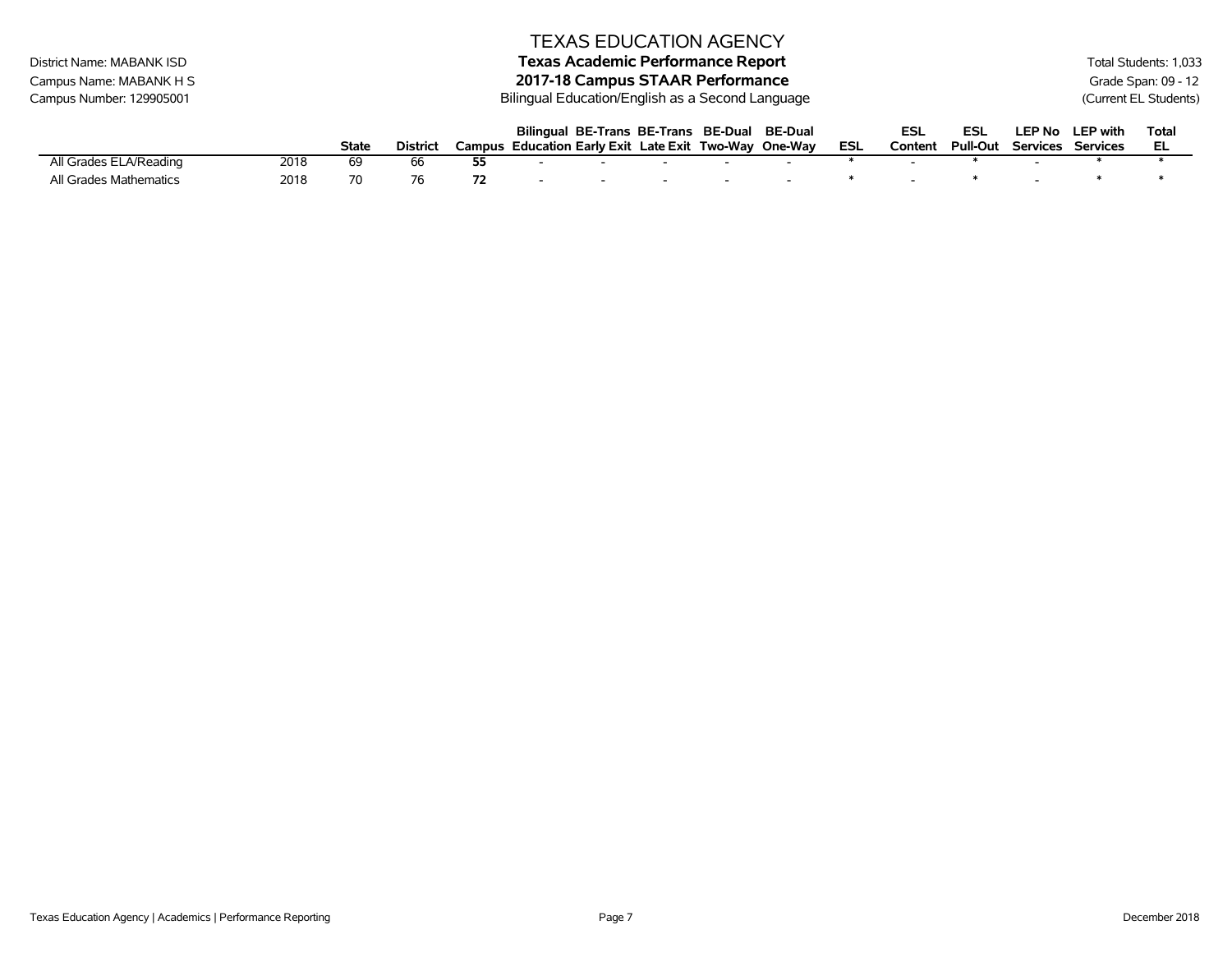### Campus Name: MABANK H S **2017-18 Campus STAAR Participation**<br>Campus Number: 129905001<br>School Type: High School Campus Number: 129905001

#### TEXAS EDUCATION AGENCY

# District Name: MABANK ISD **Texas Academic Performance Report Texas Academic Performance Report** Total Students: 1,033

|                                          |                |                 |          |                |                 |             |          |          |                 | Two or      |                |               |           |
|------------------------------------------|----------------|-----------------|----------|----------------|-----------------|-------------|----------|----------|-----------------|-------------|----------------|---------------|-----------|
|                                          |                |                 |          | <b>African</b> |                 |             | American |          | <b>Pacific</b>  | <b>More</b> | <b>Special</b> | Econ          | <b>EL</b> |
|                                          | <b>State</b>   | <b>District</b> | Campus   | American       | <b>Hispanic</b> | White       | Indian   | Asian    | <b>Islander</b> | Races       | Ed             | <b>Disadv</b> | (Current) |
| 2018 STAAR Participation                 |                |                 |          |                |                 |             |          |          |                 |             |                |               |           |
| (All Grades)                             |                |                 |          |                |                 |             |          |          |                 |             |                |               |           |
| <b>All Tests</b>                         |                |                 |          |                |                 |             |          |          |                 |             |                |               |           |
| <b>Assessment Participant</b>            | 99%            | 100%            | 100%     | 100%           | 100%            | 99%         | 100%     | 100%     | $\ast$          | 100%        | 100%           | 99%           | 100%      |
| Included in Accountability               | 94%            | 95%             | 94%      | 89%            | 97%             | 94%         | 86%      | 77%      | $\ast$          | 95%         | 91%            | 94%           | 100%      |
| Not Included in Accountability           |                |                 |          |                |                 |             |          |          |                 |             |                |               |           |
| Mobile                                   | 4%             | 5%              | 5%       | 11%            | 3%              | 5%          | 14%      | 23%      | $\ast$          | 5%          | 8%             | 6%            | 0%        |
| <b>Other Exclusions</b>                  | 1%             | 0%              | 0%       | 0%             | 0%              | $0\%$       | 0%       | 0%       | $\ast$          | 0%          | 0%             | 0%            | 0%        |
|                                          |                |                 |          |                | 0%              |             |          |          | $\ast$          |             |                |               |           |
| <b>Not Tested</b><br>Absent              | $1\%$<br>$1\%$ | 0%<br>0%        | 0%<br>0% | 0%<br>0%       | 0%              | $1\%$<br>1% | 0%<br>0% | 0%<br>0% | $\ast$          | 0%<br>0%    | 0%<br>0%       | 1%<br>1%      | 0%<br>0%  |
| Other                                    | 0%             | 0%              | 0%       | 0%             | 0%              | $0\%$       | 0%       | 0%       | $\star$         | 0%          | 0%             | 0%            | 0%        |
|                                          |                |                 |          |                |                 |             |          |          |                 |             |                |               |           |
| 2017 STAAR Participation<br>(All Grades) |                |                 |          |                |                 |             |          |          |                 |             |                |               |           |
| <b>All Tests</b>                         |                |                 |          |                |                 |             |          |          |                 |             |                |               |           |
| <b>Assessment Participant</b>            | 99%            | 100%            | 99%      | 100%           | 100%            | 99%         | 100%     | 100%     | $\ast$          | 98%         | 98%            | 99%           | 100%      |
| Included in Accountability               | 94%            | 94%             | 95%      | 85%            | 96%             | 95%         | 100%     | 100%     |                 | 80%         | 92%            | 94%           | 86%       |
| Not Included in Accountability           |                |                 |          |                |                 |             |          |          |                 |             |                |               |           |
| Mobile                                   | 4%             | 6%              | 5%       | 15%            | 4%              | 4%          | 0%       | 0%       | $\ast$          | 18%         | 5%             | 5%            | 14%       |
| <b>Other Exclusions</b>                  | 1%             | 0%              | 0%       | 0%             | 0%              | $0\%$       | 0%       | 0%       | $\ast$          | 0%          | $0\%$          | 0%            | 0%        |
| Not Tested                               | 1%             | 0%              | 1%       | 0%             | 0%              | $1\%$       | 0%       | 0%       | $\ast$          | 2%          | 2%             | 1%            | 0%        |
| Absent                                   | 1%             | 0%              | 1%       | 0%             | 0%              | 1%          | 0%       | 0%       | $\ast$          | 2%          | 2%             | 1%            | 0%        |
| Other                                    | 0%             | 0%              | 0%       | 0%             | 0%              | $0\%$       | 0%       | 0%       | $\ast$          | 0%          | 0%             | 0%            | 0%        |
|                                          |                |                 |          |                |                 |             |          |          |                 |             |                |               |           |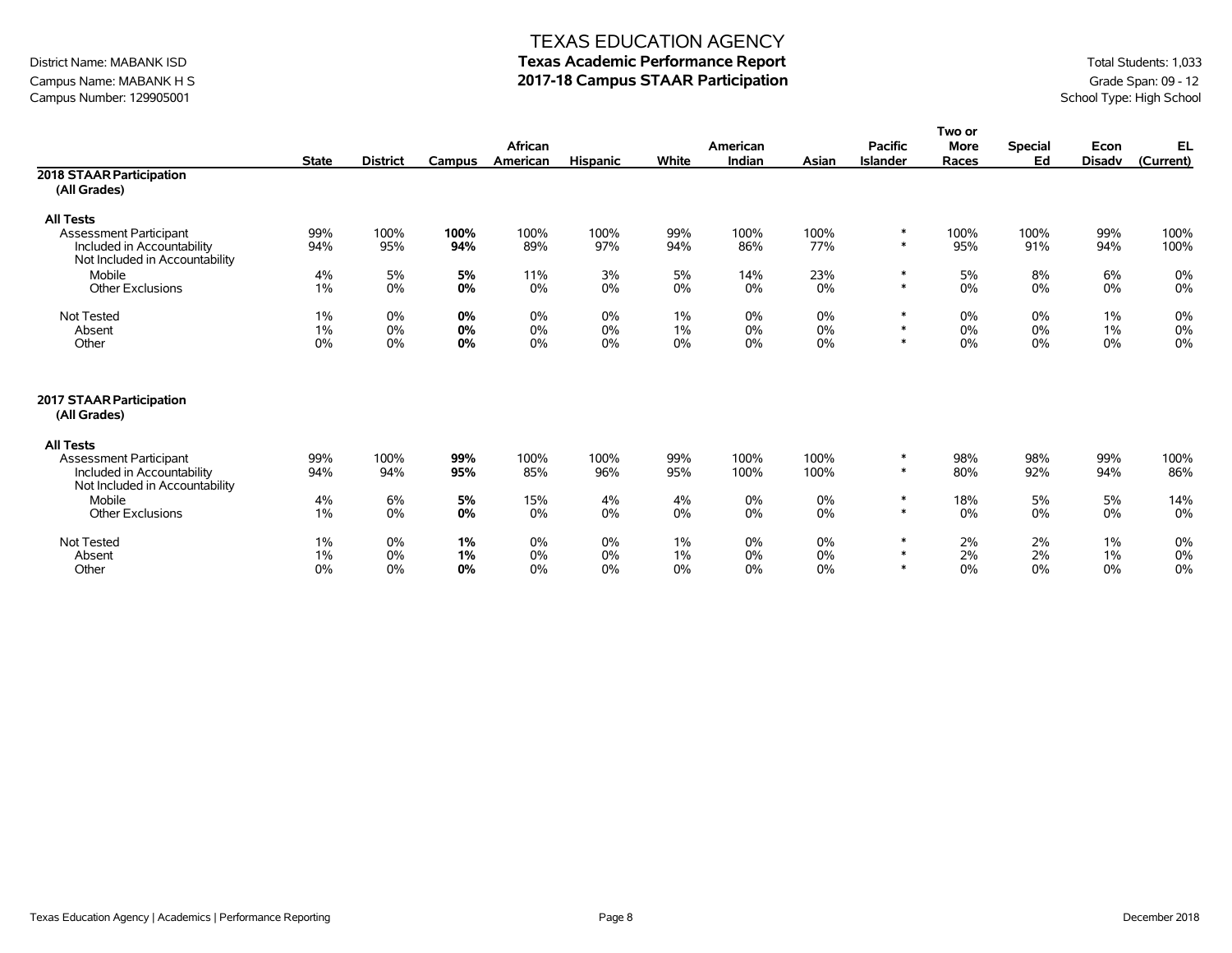Campus Name: MABANK H S **2017-18 Campus Attendance, Graduation, and Dropout Rates** Graduation, and Dropout Rates Campus Number: 129905001<br>School Type: High School Campus Number: 129905001

#### TEXAS EDUCATION AGENCY

### District Name: MABANK ISD **Texas Academic Performance Report** Total Students: 1,033

**Two or**

|                                                              |              |                 |        |                            |                 |        |                    |         |                                   | וט שעו               |                      |                |                          |
|--------------------------------------------------------------|--------------|-----------------|--------|----------------------------|-----------------|--------|--------------------|---------|-----------------------------------|----------------------|----------------------|----------------|--------------------------|
|                                                              | <b>State</b> | <b>District</b> | Campus | <b>African</b><br>American | <b>Hispanic</b> | White  | American<br>Indian | Asian   | <b>Pacific</b><br><b>Islander</b> | <b>More</b><br>Races | <b>Special</b><br>Ed | Econ<br>Disadv | EL<br>(Current)          |
| <b>Attendance Rate</b>                                       |              |                 |        |                            |                 |        |                    |         |                                   |                      |                      |                |                          |
| 2016-17                                                      | 95.7%        | 96.0%           | 95.2%  | 96.3%                      | 96.3%           | 94.9%  | $\ast$             | 98.7%   | $\ast$                            | 95.1%                | 94.7%                | 94.8%          | 98.4%                    |
| 2015-16                                                      | 95.8%        | 96.1%           | 95.1%  | 96.3%                      | 96.3%           | 94.9%  | 93.7%              | 97.3%   | $\ast$                            | 93.8%                | 94.3%                | 94.8%          |                          |
| Annual Dropout Rate (Gr 7-8)                                 |              |                 |        |                            |                 |        |                    |         |                                   |                      |                      |                |                          |
| 2016-17                                                      | 0.3%         | 0.0%            |        |                            |                 |        |                    |         |                                   |                      |                      |                |                          |
| 2015-16                                                      | 0.4%         | 1.1%            |        |                            |                 |        |                    |         |                                   |                      |                      |                |                          |
| Annual Dropout Rate (Gr 9-12)                                |              |                 |        |                            |                 |        |                    |         |                                   |                      |                      |                |                          |
| 2016-17                                                      | 1.9%         | 0.0%            | 0.0%   | 0.0%                       | 0.0%            | 0.0%   | 0.0%               | 0.0%    | $\ast$                            | 0.0%                 | 0.0%                 | 0.0%           | 0.0%                     |
| 2015-16                                                      | 2.0%         | 1.0%            | 1.0%   | 8.0%                       | 1.4%            | 0.8%   | 0.0%               | $0.0\%$ | $\ast$                            | 0.0%                 | 0.0%                 | 1.0%           |                          |
| 4-Year Longitudinal Rate (Gr 9-12)<br>Class of 2017          |              |                 |        |                            |                 |        |                    |         |                                   |                      |                      |                |                          |
| Graduated                                                    | 89.7%        | 97.0%           | 97.0%  |                            | 94.3%           | 97.8%  |                    |         |                                   | 90.0%                | 91.3%                | 96.7%          |                          |
| <b>Received TxCHSE</b>                                       | 0.4%         | 0.4%            | 0.4%   |                            | 0.0%            | 0.5%   |                    |         | $\overline{\phantom{a}}$          | 0.0%                 | 0.0%                 | 0.8%           |                          |
| Continued HS                                                 | 4.0%         | 1.7%            | 1.7%   | $\ast$                     | 0.0%            | 1.6%   |                    |         |                                   | 10.0%                | 8.7%                 | 1.7%           |                          |
| Dropped Out                                                  | 5.9%         | 0.9%            | 0.9%   | $\ast$                     | 5.7%            | 0.0%   |                    |         | $\overline{\phantom{a}}$          | 0.0%                 | 0.0%                 | 0.8%           | $\overline{\phantom{a}}$ |
| Graduates and TxCHSE<br>Graduates, TxCHSE,                   | 90.1%        | 97.4%           | 97.4%  | $\ast$                     | 94.3%           | 98.4%  |                    |         | $\blacksquare$                    | 90.0%                | 91.3%                | 97.5%          |                          |
| and Continuers<br>Class of 2016                              | 94.1%        | 99.1%           | 99.1%  | $\ast$                     | 94.3%           | 100.0% |                    |         |                                   | 100.0%               | 100.0%               | 99.2%          |                          |
| Graduated                                                    | 89.1%        | 91.8%           | 91.8%  |                            | 96.7%           | 91.3%  | 100.0%             |         |                                   | 87.5%                | 90.9%                | 89.7%          |                          |
| <b>Received TxCHSE</b>                                       | 0.5%         | 0.8%            | 0.8%   | $\ast$                     | 0.0%            | 1.0%   | 0.0%               | $\ast$  |                                   | $0.0\%$              | 0.0%                 | 0.8%           |                          |
| Continued HS                                                 | 4.2%         | 2.0%            | 2.0%   | $\ast$                     | 0.0%            | 2.6%   | 0.0%               | $\ast$  | $\overline{\phantom{a}}$          | $0.0\%$              | 6.1%                 | 3.2%           |                          |
| Dropped Out                                                  | 6.2%         | 5.3%            | 5.3%   | $\ast$                     | 3.3%            | 5.1%   | 0.0%               |         | $\blacksquare$                    | 12.5%                | 3.0%                 | 6.3%           | $\blacksquare$           |
| Graduates and TxCHSE<br>Graduates, TxCHSE,                   | 89.6%        | 92.6%           | 92.6%  | $\ast$                     | 96.7%           | 92.3%  | 100.0%             |         |                                   | 87.5%                | 90.9%                | 90.5%          |                          |
| and Continuers                                               | 93.8%        | 94.7%           | 94.7%  | $\ast$                     | 96.7%           | 94.9%  | 100.0%             |         |                                   | 87.5%                | 97.0%                | 93.7%          |                          |
| 5-Year Extended Longitudinal Rate (Gr 9-12)<br>Class of 2016 |              |                 |        |                            |                 |        |                    |         |                                   |                      |                      |                |                          |
| Graduated                                                    | 91.6%        | 95.1%           | 95.1%  |                            | 96.7%           | 94.8%  | 100.0%             | $\ast$  | $\ast$                            | 87.5%                | 94.1%                | 94.4%          |                          |
| Received TxCHSE                                              | 0.7%         | 1.2%            | 1.2%   | $\ast$                     | 0.0%            | 1.6%   | 0.0%               | $\star$ | $\ast$                            | 0.0%                 | 2.9%                 | 1.6%           |                          |
| Continued HS                                                 | 1.2%         | 0.0%            | 0.0%   | $\ast$                     | 0.0%            | 0.0%   | 0.0%               | $\ast$  | $\ast$                            | 0.0%                 | 0.0%                 | 0.0%           | $\overline{\phantom{a}}$ |
| Dropped Out                                                  | 6.6%         | 3.7%            | 3.7%   | $\ast$                     | 3.3%            | 3.6%   | 0.0%               |         | $\ast$                            | 12.5%                | 2.9%                 | 4.0%           |                          |
| Graduates and TxCHSE<br>Graduates, TxCHSE,                   | 92.2%        | 96.3%           | 96.3%  | $\ast$                     | 96.7%           | 96.4%  | 100.0%             | $\ast$  | $\ast$                            | 87.5%                | 97.1%                | 96.0%          |                          |
| and Continuers<br>Class of 2015                              | 93.4%        | 96.3%           | 96.3%  | $\ast$                     | 96.7%           | 96.4%  | 100.0%             | $\ast$  | $\ast$                            | 87.5%                | 97.1%                | 96.0%          |                          |
| Graduated                                                    | 91.3%        | 93.6%           | 93.6%  | $\ast$                     | 91.9%           | 93.5%  | *                  |         | $\overline{a}$                    | 100.0%               | 81.8%                | 90.6%          |                          |
| <b>Received TxCHSE</b>                                       | 0.8%         | 2.1%            | 2.1%   |                            | 5.4%            | 1.6%   | $\ast$             |         |                                   | 0.0%                 | 0.0%                 | 3.9%           |                          |
| Continued HS                                                 | 1.2%         | 0.9%            | 0.9%   | $\ast$                     | 2.7%            | 0.5%   | $\ast$             | $\ast$  | $\overline{a}$                    | 0.0%                 | 9.1%                 | 1.6%           |                          |
| Dropped Out                                                  | 6.7%         | 3.4%            | 3.4%   | $\ast$                     | 0.0%            | 4.3%   | $\ast$             | $\star$ | $\overline{a}$                    | $0.0\%$              | 9.1%                 | 3.9%           | $\ast$                   |
| Graduates and TxCHSE<br>Graduates, TxCHSE,                   | 92.1%        | 95.7%           | 95.7%  | $\ast$                     | 97.3%           | 95.1%  | $\ast$             | $\star$ | $\overline{a}$                    | 100.0%               | 81.8%                | 94.5%          |                          |
| and Continuers                                               | 93.3%        | 96.6%           | 96.6%  | $\ast$                     | 100.0%          | 95.7%  | $\ast$             |         |                                   | 100.0%               | 90.9%                | 96.1%          | $\ast$                   |
| 6-Year Extended Longitudinal Rate (Gr 9-12)<br>Class of 2015 |              |                 |        |                            |                 |        |                    |         |                                   |                      |                      |                |                          |
| Graduated                                                    | 91.8%        | 94.0%           | 94.0%  |                            | 94.6%           | 93.5%  |                    |         |                                   | 100.0%               | 90.5%                | 92.1%          |                          |
|                                                              |              |                 |        |                            |                 |        |                    |         |                                   |                      |                      |                |                          |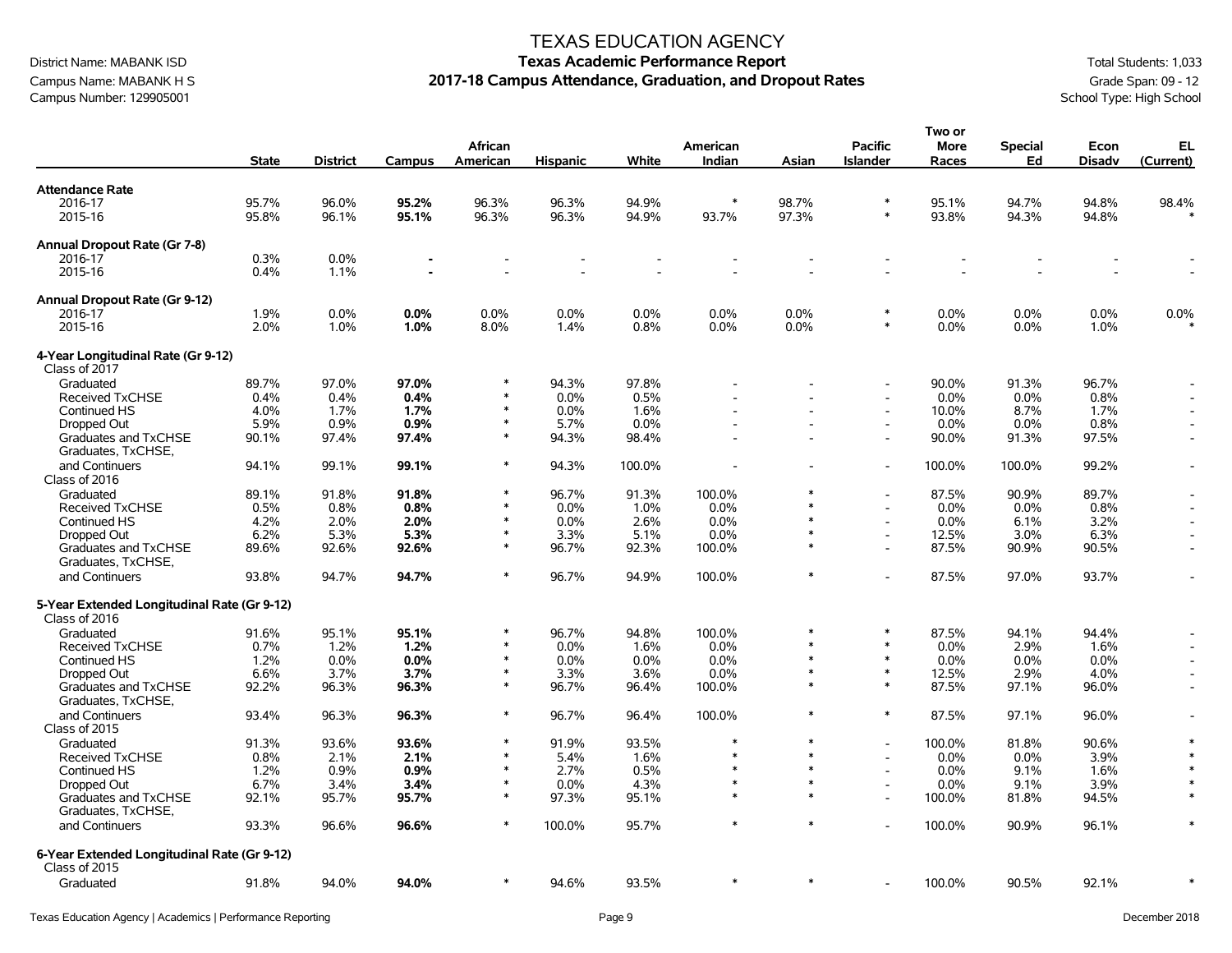### Campus Name: MABANK H S **2017-18 Campus Attendance, Graduation, and Dropout Rates** Graduation, and Dropout Rates Campus Number: 129905001<br>School Type: High School Campus Number: 129905001

#### TEXAS EDUCATION AGENCY

# District Name: MABANK ISD **Texas Academic Performance Report** Total Students: 1,033

**Two or**

|                                                             |              |                 |        |          |                 |       |          |        |                          | i wu ui |                |         |           |
|-------------------------------------------------------------|--------------|-----------------|--------|----------|-----------------|-------|----------|--------|--------------------------|---------|----------------|---------|-----------|
|                                                             |              |                 |        | African  |                 |       | American |        | <b>Pacific</b>           | More    | <b>Special</b> | Econ    | EL        |
|                                                             | <b>State</b> | <b>District</b> | Campus | American | <b>Hispanic</b> | White | Indian   | Asian  | <b>Islander</b>          | Races   | Ed             | Disadv  | (Current) |
| Received TxCHSE                                             | 1.0%         | 2.6%            | 2.6%   |          | 5.4%            | 2.2%  |          |        |                          | 0.0%    | 0.0%           | 4.0%    |           |
| Continued HS                                                | 0.6%         | $0.0\%$         | 0.0%   | $\ast$   | 0.0%            | 0.0%  | $\ast$   | $\ast$ | $\overline{a}$           | $0.0\%$ | 0.0%           | $0.0\%$ |           |
|                                                             | 6.7%         | 3.4%            | 3.4%   |          | 0.0%            | 4.3%  | $\ast$   |        |                          | 0.0%    |                |         |           |
| Dropped Out                                                 |              |                 |        | $\ast$   |                 |       | $\ast$   | $\ast$ |                          |         | 9.5%           | 4.0%    | $\ast$    |
| Graduates and TxCHSE                                        | 92.8%        | 96.6%           | 96.6%  |          | 100.0%          | 95.7% |          |        | $\overline{\phantom{a}}$ | 100.0%  | 90.5%          | 96.0%   |           |
| Graduates, TxCHSE,                                          |              |                 |        |          |                 |       |          |        |                          |         |                |         |           |
| and Continuers                                              | 93.3%        | 96.6%           | 96.6%  | $\ast$   | 100.0%          | 95.7% |          |        |                          | 100.0%  | 90.5%          | 96.0%   | $\ast$    |
| Class of 2014                                               |              |                 |        |          |                 |       |          |        |                          |         |                |         |           |
| Graduated                                                   | 90.9%        | 97.7%           | 97.7%  |          | 96.6%           | 97.7% |          |        | $\overline{\phantom{a}}$ | 100.0%  | 90.9%          | 98.1%   |           |
| <b>Received TxCHSE</b>                                      | 1.2%         | 0.5%            | 0.5%   |          | 0.0%            | 0.6%  |          |        |                          | $0.0\%$ | $0.0\%$        | 0.9%    |           |
| Continued HS                                                | 0.6%         | 0.0%            | 0.0%   |          | 0.0%            | 0.0%  |          |        |                          | 0.0%    | 0.0%           | 0.0%    |           |
| Dropped Out                                                 | 7.2%         | 1.9%            | 1.9%   | $\ast$   | 3.4%            | 1.7%  | $\ast$   |        | $\overline{\phantom{a}}$ | 0.0%    | 9.1%           | 0.9%    |           |
| Graduates and TxCHSE                                        | 92.2%        | 98.1%           | 98.1%  | $\ast$   | 96.6%           | 98.3% |          |        |                          | 100.0%  | 90.9%          | 99.1%   |           |
|                                                             |              |                 |        |          |                 |       |          |        |                          |         |                |         |           |
| Graduates, TxCHSE,                                          |              |                 |        | $\ast$   |                 |       | $\ast$   |        |                          |         |                |         |           |
| and Continuers                                              | 92.8%        | 98.1%           | 98.1%  |          | 96.6%           | 98.3% |          |        |                          | 100.0%  | 90.9%          | 99.1%   |           |
| 4-Year Federal Graduation Rate Without Exclusions (Gr 9-12) |              |                 |        |          |                 |       |          |        |                          |         |                |         |           |
| Class of 2017                                               | 89.7%        | 97.0%           | 97.0%  |          | 94.3%           | 97.8% |          |        |                          | 90.0%   | 91.3%          | 96.7%   |           |
| Class of 2016                                               | 89.1%        | 90.0%           | 90.0%  | $\ast$   | 93.5%           | 89.4% | 100.0%   |        | $\overline{a}$           | 87.5%   | 85.7%          | 86.9%   |           |
|                                                             |              |                 |        |          |                 |       |          |        |                          |         |                |         |           |
| RHSP/DAP Graduates (Longitudinal Rate)                      |              |                 |        |          |                 |       |          |        |                          |         |                |         |           |
| Class of 2017                                               | 88.5%        | 90.7%           | 90.7%  |          | 93.9%           | 89.5% |          |        |                          | 100.0%  | 19.0%          | 88.0%   |           |
| Class of 2016                                               | 87.4%        | 86.2%           | 86.2%  | $\ast$   | 86.2%           | 84.8% | 100.0%   |        |                          | 100.0%  | 10.0%          | 82.3%   |           |
|                                                             |              |                 |        |          |                 |       |          |        |                          |         |                |         |           |
| FHSP-E Graduates (Longitudinal Rate)                        |              |                 |        |          |                 |       |          |        |                          |         |                |         |           |
| Class of 2017                                               | 6.0%         |                 |        |          |                 |       |          |        |                          |         |                |         |           |
| Class of 2016                                               | 5.5%         |                 |        |          |                 |       |          |        |                          |         |                |         |           |
|                                                             |              |                 |        |          |                 |       |          |        |                          |         |                |         |           |
| <b>FHSP-DLA Graduates (Longitudinal Rate)</b>               |              |                 |        |          |                 |       |          |        |                          |         |                |         |           |
| Class of 2017                                               | 60.8%        |                 |        |          |                 |       |          |        |                          |         |                |         |           |
| Class of 2016                                               | 54.0%        |                 |        |          |                 |       |          |        |                          |         |                |         |           |
| RHSP/DAP/FHSP-E/FHSP-DLA Graduates (Longitudinal Rate)      |              |                 |        |          |                 |       |          |        |                          |         |                |         |           |
| Class of 2017                                               | 85.9%        | 90.7%           | 90.7%  |          | 93.9%           | 89.5% |          |        |                          | 100.0%  | 19.0%          | 88.0%   |           |
| Class of 2016                                               | 85.1%        | 86.2%           | 86.2%  | $\ast$   | 86.2%           | 84.8% | 100.0%   |        |                          | 100.0%  | 10.0%          | 82.3%   |           |
|                                                             |              |                 |        |          |                 |       |          |        |                          |         |                |         |           |
| RHSP/DAP Graduates (Annual Rate)                            |              |                 |        |          |                 |       |          |        |                          |         |                |         |           |
| 2016-17                                                     | 87.2%        | 88.3%           | 88.3%  |          | 91.4%           | 87.4% |          |        | $\ast$                   | 88.9%   | 16.0%          | 85.4%   |           |
| 2015-16                                                     | 85.6%        | 86.7%           | 86.7%  | $\ast$   | 85.2%           | 85.6% | 100.0%   |        |                          | 100.0%  | 12.0%          | 82.0%   |           |
|                                                             |              |                 |        |          |                 |       |          |        |                          |         |                |         |           |
| <b>FHSP-E Graduates (Annual Rate)</b>                       |              |                 |        |          |                 |       |          |        |                          |         |                |         |           |
| 2016-17                                                     | 7.2%         |                 |        |          |                 |       |          |        |                          |         |                |         |           |
| 2015-16                                                     | 5.6%         |                 |        |          |                 |       |          |        |                          |         |                |         |           |
| <b>FHSP-DLA Graduates (Annual Rate)</b>                     |              |                 |        |          |                 |       |          |        |                          |         |                |         |           |
| 2016-17                                                     | 56.5%        |                 |        |          |                 |       |          |        |                          |         |                |         |           |
|                                                             |              |                 |        |          |                 |       |          |        |                          |         |                |         |           |
| 2015-16                                                     | 51.9%        |                 |        |          |                 |       |          |        |                          |         |                |         |           |
| RHSP/DAP/FHSP-E/FHSP-DLA Graduates (Annual Rate)            |              |                 |        |          |                 |       |          |        |                          |         |                |         |           |
| 2016-17                                                     | 84.0%        | 86.9%           | 86.9%  |          | 88.9%           | 86.1% |          |        |                          | 88.9%   | 16.0%          | 83.3%   |           |
| 2015-16                                                     | 83.3%        | 86.7%           | 86.7%  | $\ast$   | 85.2%           | 85.6% | 100.0%   | $\ast$ |                          | 100.0%  | 12.0%          | 82.0%   |           |
|                                                             |              |                 |        |          |                 |       |          |        |                          |         |                |         |           |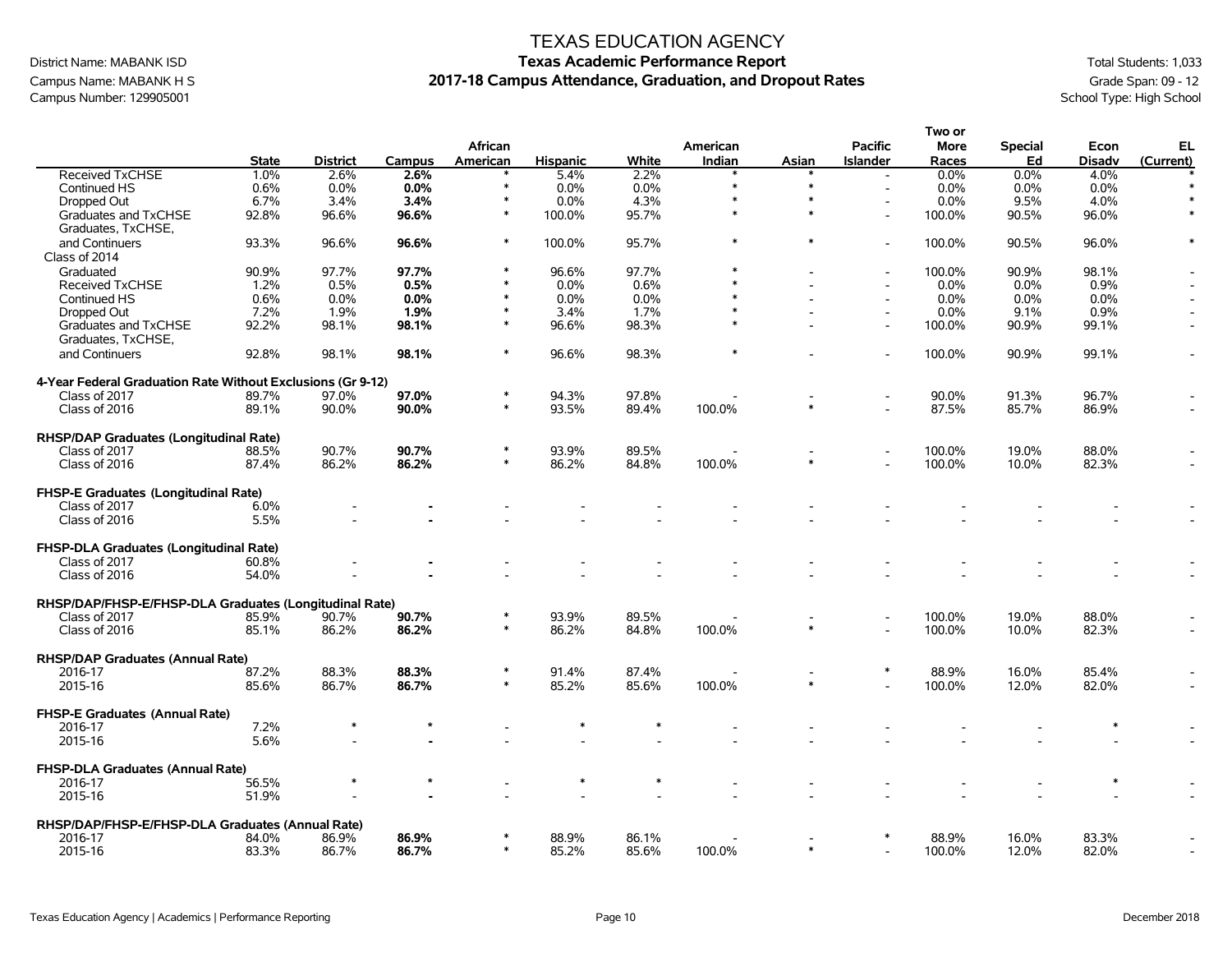### Campus Name: MABANK H S<br>Campus Number: 129905001<br>School Type: High School Campus Number: 129905001

### TEXAS EDUCATION AGENCY District Name: MABANK ISD **Texas Academic Performance Report Texas Academic Performance Report** Total Students: 1,033

|                                                            | Campus<br>Count | Campus<br>Percent | <b>District</b><br>Count | <b>State</b><br>Count |
|------------------------------------------------------------|-----------------|-------------------|--------------------------|-----------------------|
| Graduates (2016-17 Annual Graduates)                       |                 |                   |                          |                       |
| <b>Total Graduates</b>                                     | 244             | 100.0%            | 244                      | 334,424               |
| By Ethnicity:                                              |                 |                   |                          |                       |
| African American                                           | 4               | 1.6%              | 4                        | 42,132                |
| Hispanic                                                   | 36              | 14.8%             | 36                       | 164,446               |
| White                                                      | 194             | 79.5%             | 194                      | 105,748               |
| American Indian                                            | 0               | $0.0\%$           | 0                        | 1,254                 |
| Asian                                                      | 0               | $0.0\%$           | 0                        | 14,036                |
| Pacific Islander                                           |                 | 0.4%              |                          | 525                   |
| Two or More Races                                          | 9               | 3.7%              | 9                        | 6,283                 |
| By Graduation Type:                                        |                 |                   |                          |                       |
| Minimum H.S. Program                                       | 28              | 11.5%             | 28                       | 37,072                |
| Recommended H.S. Program/Distinguished Achievement Program | 212             | 86.9%             | 212                      | 252,091               |
| Foundation H.S. Program (No Endorsement)                   | 4               | 1.6%              | 4                        | 16,650                |
| Foundation H.S. Program (Endorsement)                      | 0               | $0.0\%$           | 0                        | 3,212                 |
| Foundation H.S. Program (DLA)                              | $\Omega$        | $0.0\%$           | 0                        | 25,399                |
| <b>Special Education Graduates</b>                         | 25              | 10.2%             | 25                       | 25,105                |
| Economically Disadvantaged Graduates                       | 126             | 51.6%             | 126                      | 159,476               |
| <b>LEP Graduates</b>                                       | 0               | $0.0\%$           | 0                        | 17,579                |
| <b>At-Risk Graduates</b>                                   | 112             | 45.9%             | 112                      | 132,112               |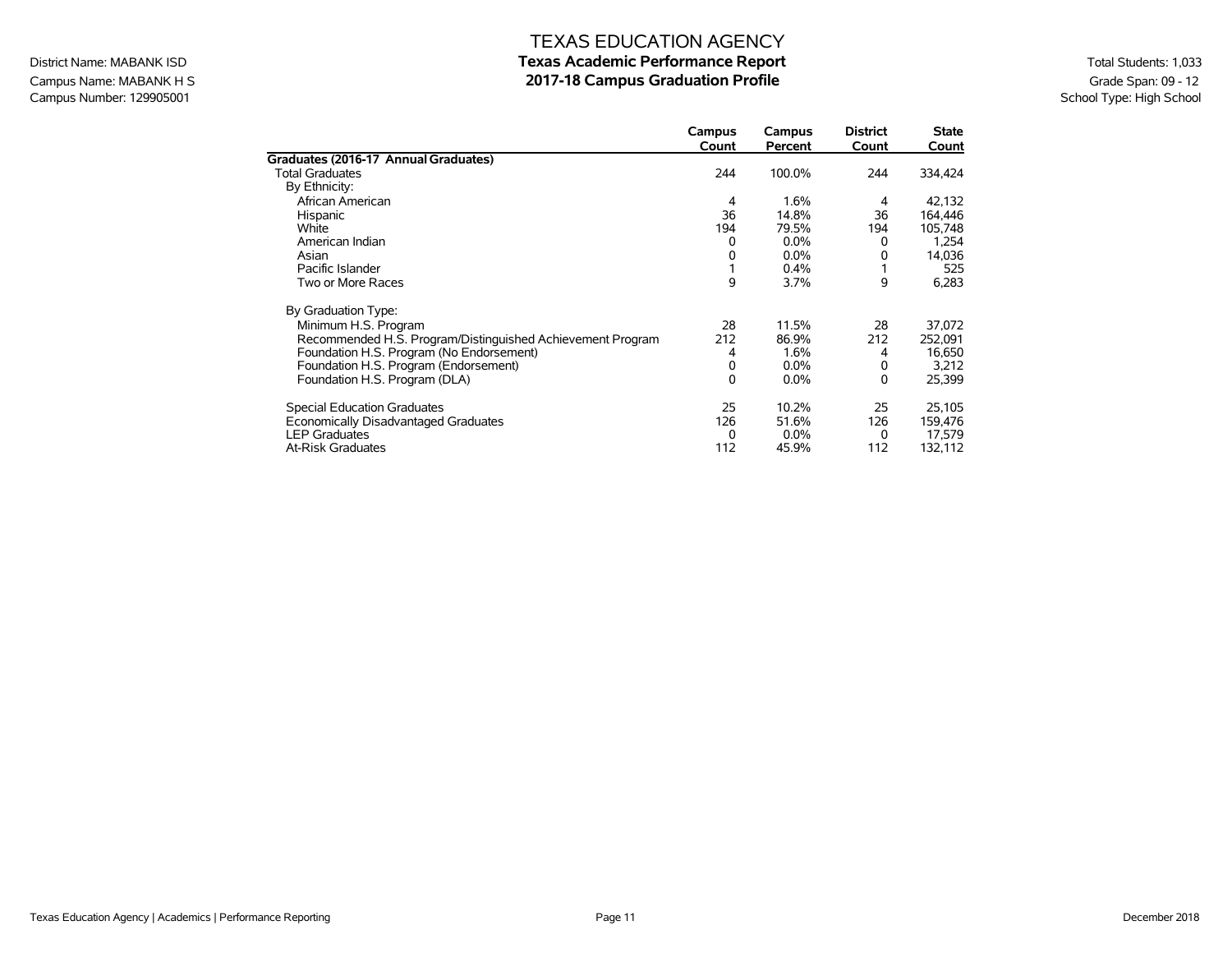Campus Name: MABANK H S **2017-18 Campus College, Career, and Military Readiness (CCMR)** Grade Span: 09 - 12<br>Campus Number: 129905001 School Type: High School Campus Number: 129905001

#### TEXAS EDUCATION AGENCY

### District Name: MABANK ISD **Texas Academic Performance Report Texas Academic Performance Report** Total Students: 1,033

|                                                                                                                                |              |                 |         | African  |                 |         | American |       | <b>Pacific</b>  | Two or<br><b>More</b> | <b>Special</b> | Econ          | EL,       |
|--------------------------------------------------------------------------------------------------------------------------------|--------------|-----------------|---------|----------|-----------------|---------|----------|-------|-----------------|-----------------------|----------------|---------------|-----------|
|                                                                                                                                | <b>State</b> | <b>District</b> | Campus  | American | <b>Hispanic</b> | White   | Indian   | Asian | <b>Islander</b> | Races                 | Ed             | <b>Disadv</b> | (Current) |
| College, Career, and Military Ready Graduates (Student Achievement)<br>College, Career, and Military Ready (Annual Graduates)  |              |                 |         |          |                 |         |          |       |                 |                       |                |               |           |
| 2016-17                                                                                                                        | 54.2%        | 53.7%           | 53.7%   | $\ast$   | 50.0%           | 53.1%   |          |       | $\ast$          | 77.8%                 | 16.0%          | 45.2%         |           |
|                                                                                                                                |              |                 |         |          |                 |         |          |       |                 |                       |                |               |           |
| <b>College Ready Graduates</b>                                                                                                 |              |                 |         |          |                 |         |          |       |                 |                       |                |               |           |
| College Ready (Annual Graduates)<br>2016-17                                                                                    | 47.0%        | 43.0%           | 43.0%   | $\ast$   | 36.1%           | 42.8%   |          |       | $\ast$          | 77.8%                 | 4.0%           | 34.1%         |           |
|                                                                                                                                |              |                 |         |          |                 |         |          |       |                 |                       |                |               |           |
| TSI Criteria Graduates (Annual Graduates)<br>English Language Arts                                                             |              |                 |         |          |                 |         |          |       |                 |                       |                |               |           |
| 2016-17                                                                                                                        | 53.2%        | 53.7%           | 53.7%   | $\ast$   | 47.2%           | 54.1%   |          |       | $\ast$          | 77.8%                 | 12.0%          | 46.8%         |           |
| Mathematics<br>2016-17                                                                                                         | 42.0%        | 40.2%           | 40.2%   | $\ast$   | 27.8%           | 41.2%   |          |       | $\ast$          | 66.7%                 | 4.0%           | 32.5%         |           |
| <b>Both Subjects</b>                                                                                                           |              |                 |         |          |                 |         |          |       |                 |                       |                |               |           |
| 2016-17                                                                                                                        | 37.8%        | 38.1%           | 38.1%   | $\ast$   | 25.0%           | 39.2%   |          |       | $\ast$          | 66.7%                 | 4.0%           | 30.2%         |           |
| Completion of Either Nine or More Hours of Dual Credit in Any Subject or Three or More Hours of ELA or Math (Annual Graduates) |              |                 |         |          |                 |         |          |       |                 |                       |                |               |           |
| Any Subject<br>2016-17                                                                                                         | 19.9%        | 20.9%           | 20.9%   | ∗        | 22.2%           | 20.1%   |          |       | $\ast$          | 33.3%                 | 0.0%           | 15.1%         |           |
|                                                                                                                                |              |                 |         |          |                 |         |          |       |                 |                       |                |               |           |
| AP/IB Met Criteria in Any Subject (Annual Graduates)<br>Any Subject                                                            |              |                 |         |          |                 |         |          |       |                 |                       |                |               |           |
| 2016-17                                                                                                                        | 20.1%        | 12.3%           | 12.3%   | ∗        | 13.9%           | 10.3%   |          |       | $\ast$          | 44.4%                 | 0.0%           | 11.1%         |           |
| Associate's Degree                                                                                                             |              |                 |         |          |                 |         |          |       |                 |                       |                |               |           |
| Associate's Degree (Annual Graduates)                                                                                          |              |                 |         | $\ast$   |                 |         |          |       | $\ast$          |                       |                |               |           |
| 2016-17                                                                                                                        | 0.8%         | 0.0%            | 0.0%    |          | 0.0%            | $0.0\%$ |          |       |                 | $0.0\%$               | 0.0%           | $0.0\%$       |           |
|                                                                                                                                |              |                 |         |          |                 |         |          |       |                 |                       |                |               |           |
| <b>Career/Military Ready Graduates</b><br>Career or Military Ready (Annual Graduates)                                          |              |                 |         |          |                 |         |          |       |                 |                       |                |               |           |
| 2016-17                                                                                                                        | 13.2%        | 18.4%           | 18.4%   | $\ast$   | 22.2%           | 18.0%   |          |       | $\ast$          | 11.1%                 | 12.0%          | 16.3%         |           |
|                                                                                                                                |              |                 |         |          |                 |         |          |       |                 |                       |                |               |           |
| Approved Industry-based Certification (Annual Graduates)<br>2016-17                                                            | 2.7%         | 3.7%            | 3.7%    | $\ast$   | 11.1%           | 2.6%    |          |       | $\ast$          | $0.0\%$               | 4.0%           | 3.2%          |           |
|                                                                                                                                |              |                 |         |          |                 |         |          |       |                 |                       |                |               |           |
| Graduate with Completed IEP and Workforce Readiness (Annual Graduates)                                                         |              |                 |         | $\ast$   |                 |         |          |       | $\ast$          |                       |                |               |           |
| 2016-17                                                                                                                        | 1.0%         | $0.0\%$         | $0.0\%$ |          | 0.0%            | 0.0%    |          |       |                 | 0.0%                  | 0.0%           | 0.0%          |           |
| CTE Coherent Sequence Coursework Aligned with Industry-Based Certifications (Annual Graduates)                                 |              |                 |         |          |                 |         |          |       |                 |                       |                |               |           |
| 2016-17                                                                                                                        | 17.3%        | 28.3%           | 28.3%   |          | 30.6%           | 28.9%   |          |       | $\ast$          | 22.2%                 | 16.0%          | 24.6%         |           |
| U.S. Armed Forces Enlistment (Annual Graduates)                                                                                |              |                 |         |          |                 |         |          |       |                 |                       |                |               |           |
| 2016-17                                                                                                                        | 2.2%         | 2.9%            | 2.9%    | $\ast$   | 0.0%            | 3.1%    |          |       | $\ast$          | $0.0\%$               | 0.0%           | 3.2%          |           |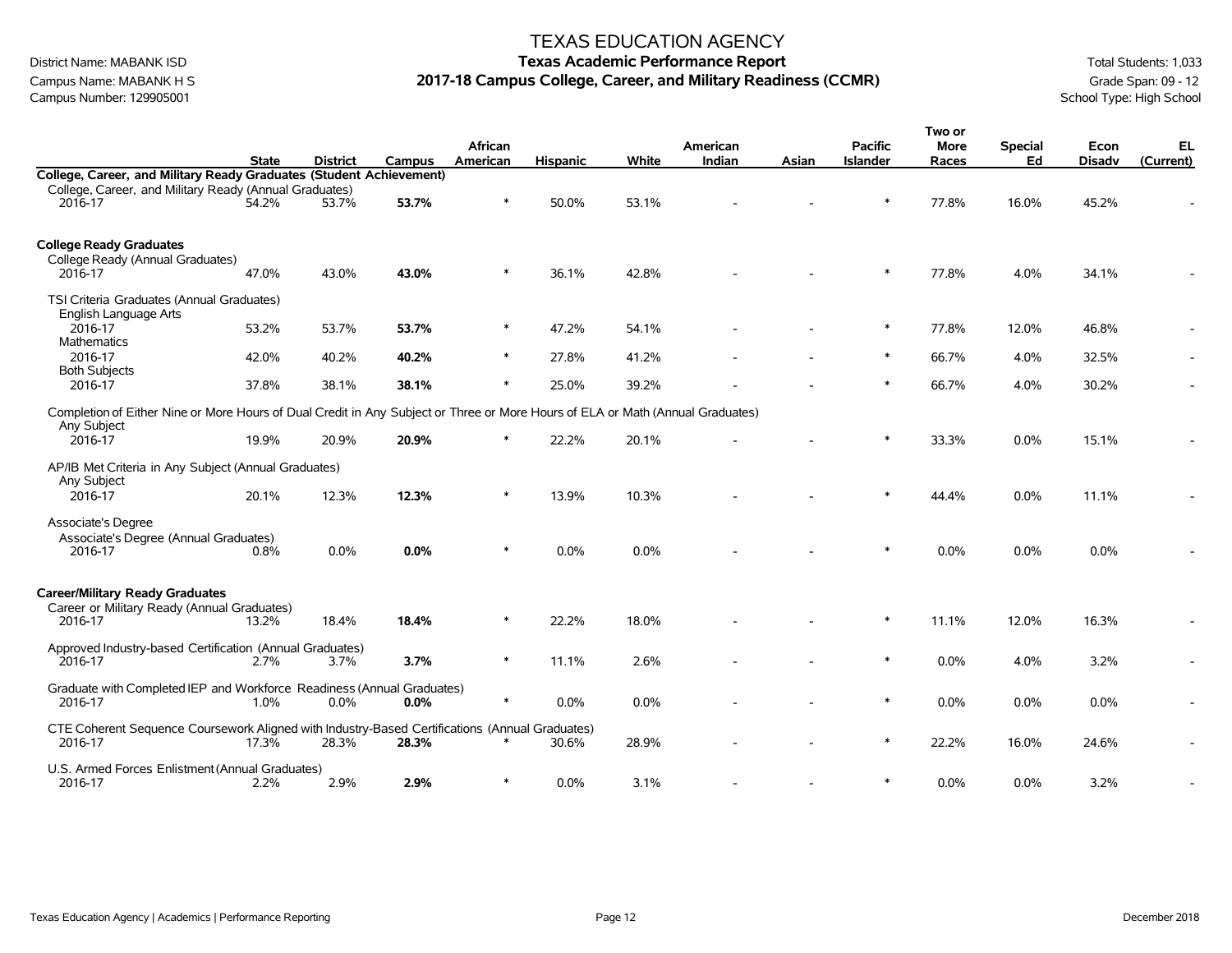### Campus Name: MABANK H S

Campus Name: MABANK H S

Campus Number: 129905001

Campus Number: 129905001

Campus Number: 129905001

Campus Number: 129905001

Campus Number: 129905001

Campus Number: 129905001

Campus Number: 1 Campus Number: 129905001

### TEXAS EDUCATION AGENCY

# District Name: MABANK ISD **Texas Academic Performance Report** Total Students: 1,033

|                                                                                  |              |                 |               |          |                 |         |          |        |                          | Two or  |                |               |                |
|----------------------------------------------------------------------------------|--------------|-----------------|---------------|----------|-----------------|---------|----------|--------|--------------------------|---------|----------------|---------------|----------------|
|                                                                                  |              |                 |               | African  |                 |         | American |        | <b>Pacific</b>           | More    | <b>Special</b> | Econ          | EL             |
|                                                                                  | <b>State</b> | <b>District</b> | <b>Campus</b> | American | <b>Hispanic</b> | White   | Indian   | Asian  | <b>Islander</b>          | Races   | Ed             | <b>Disadv</b> | (Current)      |
| TSIA Results (Examinees >= Criterion) (Annual Graduates)                         |              |                 |               |          |                 |         |          |        |                          |         |                |               |                |
| Reading                                                                          |              |                 |               |          |                 |         |          |        |                          |         |                |               |                |
| 2016-17                                                                          | 23.4%        | 46.3%           | 46.3%         | $\ast$   | 44.4%           | 45.4%   |          |        | $\ast$                   | 77.8%   | 12.0%          | 41.3%         |                |
| 2015-16                                                                          | 22.6%        | 28.8%           | 28.8%         | $\ast$   | 37.0%           | 26.7%   | 40.0%    | $\ast$ | $\blacksquare$           | 37.5%   | 8.0%           | 25.0%         |                |
| Mathematics                                                                      |              |                 |               |          |                 |         |          |        |                          |         |                |               |                |
| 2016-17                                                                          | 19.8%        | 34.0%           | 34.0%         | $\ast$   | 25.0%           | 34.5%   |          |        | $\ast$                   | 55.6%   | 4.0%           | 27.0%         |                |
| 2015-16                                                                          | 18.1%        | 27.9%           | 27.9%         | $\ast$   | 29.6%           | 27.8%   | 20.0%    | $\ast$ | $\overline{a}$           | 25.0%   | 8.0%           | 25.0%         |                |
| <b>Both Subjects</b>                                                             |              |                 |               |          |                 |         |          |        |                          |         |                |               |                |
| 2016-17                                                                          | 12.9%        | 29.9%           | 29.9%         | $\ast$   | 22.2%           | 29.9%   |          |        | $\ast$                   | 55.6%   | 4.0%           | 23.0%         |                |
| <b>CTE Coherent Sequence (Annual Graduates)</b>                                  |              |                 |               |          |                 |         |          |        |                          |         |                |               |                |
| 2016-17                                                                          | 50.5%        | 77.0%           | 77.0%         | $\ast$   | 72.2%           | 80.4%   |          |        | $\ast$                   | 55.6%   | 80.0%          | 80.2%         |                |
| 2015-16                                                                          | 47.8%        | 72.1%           | 72.1%         | $\ast$   | 70.4%           | 72.8%   | 80.0%    | $\ast$ | $\overline{a}$           | 62.5%   | 84.0%          | 76.0%         |                |
| <b>Completed and Received Credit for College Prep Courses (Annual Graduates)</b> |              |                 |               |          |                 |         |          |        |                          |         |                |               |                |
| <b>English Language Arts</b>                                                     |              |                 |               |          |                 |         |          |        |                          |         |                |               |                |
| 2016-17                                                                          | 0.8%         | $0.0\%$         | 0.0%          | $\ast$   | 0.0%            | $0.0\%$ |          |        | $\ast$                   | 0.0%    | 0.0%           | 0.0%          |                |
| Mathematics                                                                      |              |                 |               |          |                 |         |          |        |                          |         |                |               |                |
| 2016-17                                                                          | 1.4%         | $0.0\%$         | 0.0%          | $\ast$   | 0.0%            | $0.0\%$ |          |        | $\ast$                   | 0.0%    | 0.0%           | 0.0%          | $\overline{a}$ |
| <b>Both Subjects</b>                                                             |              |                 |               |          |                 |         |          |        |                          |         |                |               |                |
| 2016-17                                                                          | 0.2%         | $0.0\%$         | 0.0%          | $\ast$   | 0.0%            | $0.0\%$ |          |        | $\ast$                   | $0.0\%$ | 0.0%           | $0.0\%$       | $\blacksquare$ |
| AP/IB Results (Participation) (Grades 11-12)<br>All Subjects                     |              |                 |               |          |                 |         |          |        |                          |         |                |               |                |
| 2017                                                                             | 26.2%        | 22.4%           | 22.4%         | 55.6%    | 11.5%           | 22.3%   |          | $\ast$ | $\overline{\phantom{a}}$ | 40.0%   | n/a            | 17.5%         | n/a            |
| 2016                                                                             | 25.5%        | 16.6%           | 16.6%         | 25.0%    | 18.0%           | 14.9%   | 40.0%    | $\ast$ | $\overline{a}$           | 31.3%   | n/a            | 14.1%         | n/a            |
| English Language Arts                                                            |              |                 |               |          |                 |         |          |        |                          |         |                |               |                |
| 2017                                                                             | 15.9%        | 15.1%           | 15.1%         | 44.4%    | 6.6%            | 15.0%   | $\ast$   | $\ast$ | $\overline{\phantom{a}}$ | 26.7%   | n/a            | 12.5%         | n/a            |
| 2016                                                                             | 15.5%        | 11.9%           | 11.9%         | 25.0%    | 9.8%            | 10.9%   | 40.0%    | $\ast$ | $\overline{a}$           | 25.0%   | n/a            | 10.5%         | n/a            |
| <b>Mathematics</b>                                                               |              |                 |               |          |                 |         |          |        |                          |         |                |               |                |
| 2017                                                                             | 7.2%         | 4.6%            | 4.6%          | 11.1%    | 1.6%            | 4.1%    |          | $\ast$ | $\overline{\phantom{a}}$ | 26.7%   | n/a            | 3.1%          | n/a            |
| 2016                                                                             | 6.8%         | 3.6%            | 3.6%          | 0.0%     | 6.6%            | 2.7%    | 20.0%    | $\ast$ | $\overline{\phantom{a}}$ | 0.0%    | n/a            | 3.5%          | n/a            |
| Science                                                                          |              |                 |               |          |                 |         |          |        |                          |         |                |               |                |
| 2017                                                                             | 10.9%        | 6.8%            | 6.8%          | 11.1%    | 3.3%            | 7.1%    | $\ast$   | $\ast$ | $\blacksquare$           | 13.3%   | n/a            | 5.1%          | n/a            |
| 2016                                                                             | 10.4%        | 4.5%            | 4.5%          | $0.0\%$  | 6.6%            | 3.4%    | 0.0%     | $\ast$ | $\overline{\phantom{a}}$ | 18.8%   | n/a            | 4.7%          | n/a            |
| Social Studies                                                                   |              |                 |               |          |                 |         |          |        |                          |         |                |               |                |
| 2017                                                                             | 15.0%        | 11.2%           | 11.2%         | 11.1%    | 4.9%            | 11.9%   | *        | $\ast$ | $\blacksquare$           | 6.7%    | n/a            | 8.6%          | n/a            |
| 2016                                                                             | 14.8%        | 8.3%            | 8.3%          | 12.5%    | 4.9%            | 8.2%    | 0.0%     | $\ast$ | $\overline{a}$           | 12.5%   | n/a            | 7.4%          | n/a            |
| AP/IB Results (Examinees >= Criterion) (Grades 11-12)<br>All Subjects            |              |                 |               |          |                 |         |          |        |                          |         |                |               |                |
| 2017                                                                             | 49.1%        | 47.2%           | 47.2%         | 0.0%     | 28.6%           | 50.0%   | $\ast$   | $\ast$ | $\overline{\phantom{a}}$ | 66.7%   | n/a            | 42.2%         | n/a            |
| 2016                                                                             | 49.5%        | 48.7%           | 48.7%         |          | 18.2%           | 53.6%   | $\ast$   | $\ast$ |                          | 40.0%   | n/a            | 47.2%         | n/a            |
| English Language Arts                                                            |              |                 |               |          |                 |         |          |        |                          |         |                |               |                |
| 2017                                                                             | 41.3%        | 41.1%           | 41.1%         | $\ast$   | $\ast$          | 44.1%   | $\ast$   | $\ast$ | $\overline{\phantom{a}}$ | $\ast$  | n/a            | 31.3%         | n/a            |
| 2016                                                                             | 43.3%        | 53.6%           | 53.6%         | $\ast$   | 33.3%           | 53.7%   | $\ast$   | $\ast$ |                          | $\ast$  | n/a            | 44.4%         | n/a            |
| Mathematics                                                                      |              |                 |               |          |                 |         |          |        |                          |         |                |               |                |
| 2017                                                                             | 51.3%        | 45.5%           | 45.5%         | $\ast$   | $\ast$          | 50.0%   |          |        |                          | $\ast$  | n/a            | 25.0%         | n/a            |
| 2016                                                                             | 54.0%        | 29.4%           | 29.4%         |          | $\ast$          | 30.0%   | $\ast$   |        |                          |         | n/a            | 22.2%         | n/a            |
| Science                                                                          |              |                 |               |          |                 |         |          |        |                          |         |                |               |                |
| 2017                                                                             | 38.3%        | 9.1%            | 9.1%          | $\ast$   | $\ast$          | 10.7%   |          |        |                          | $\ast$  | n/a            | 7.7%          | n/a            |
| 2016                                                                             | 35.1%        | 28.6%           | 28.6%         |          | $\ast$          | 30.8%   |          | $\ast$ |                          | $\ast$  | n/a            | 33.3%         | n/a            |
|                                                                                  |              |                 |               |          |                 |         |          |        |                          |         |                |               |                |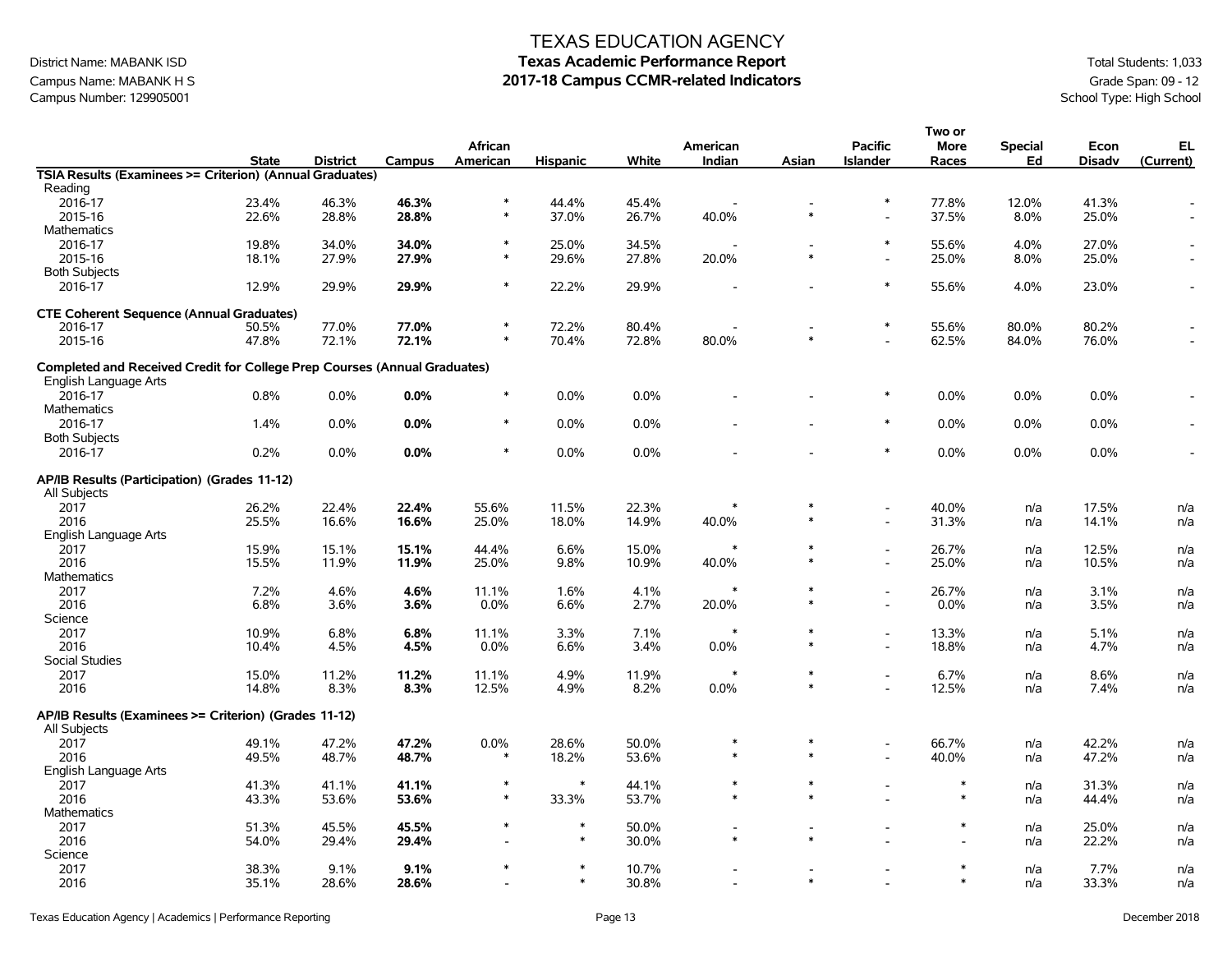# District Name: MABANK ISD **Texas Academic Performance Report** Total Students: 1,033

School Type: High School

| Campus Name: MABANK H S<br>Campus Number: 129905001 |                |                 |                |                     |                 |                | 2017-18 Campus CCMR-related Indicators |       |                                   |                                |                      |                       | Grade Span: 09 - 12<br>School Type: High Schoo |
|-----------------------------------------------------|----------------|-----------------|----------------|---------------------|-----------------|----------------|----------------------------------------|-------|-----------------------------------|--------------------------------|----------------------|-----------------------|------------------------------------------------|
|                                                     | <b>State</b>   | <b>District</b> | Campus         | African<br>American | <b>Hispanic</b> | White          | American<br>Indian                     | Asian | <b>Pacific</b><br><b>Islander</b> | Two or<br><b>More</b><br>Races | <b>Special</b><br>Ed | Econ<br><b>Disady</b> | EL<br>(Current)                                |
| Social Studies                                      |                |                 |                |                     |                 |                | ∗                                      |       |                                   |                                |                      |                       |                                                |
| 2017<br>2016                                        | 41.4%<br>41.6% | 55.6%<br>53.8%  | 55.6%<br>53.8% |                     |                 | 55.3%<br>54.8% | $\overline{\phantom{0}}$               |       |                                   |                                | n/a<br>n/a           | 45.5%<br>52.6%        | n/a<br>n/a                                     |

| Social Studies                              |       |       |       |                          |        |       |         |         |                          |        |     |       |     |
|---------------------------------------------|-------|-------|-------|--------------------------|--------|-------|---------|---------|--------------------------|--------|-----|-------|-----|
| 2017                                        | 41.4% | 55.6% | 55.6% | $\ast$                   | ∗      | 55.3% | *       |         |                          | ∗      | n/a | 45.5% | n/a |
| 2016                                        | 41.6% | 53.8% | 53.8% | $\ast$                   | $\ast$ | 54.8% |         | $\ast$  |                          | $\ast$ | n/a | 52.6% | n/a |
| <b>SAT/ACT Results (Annual Graduates)</b>   |       |       |       |                          |        |       |         |         |                          |        |     |       |     |
| <b>Tested</b>                               |       |       |       |                          |        |       |         |         |                          |        |     |       |     |
| Class of 2017                               | 73.5% | 42.6% | 42.6% | $\ast$                   | 38.9%  | 42.3% |         |         | $\ast$                   | 66.7%  | n/a | 36.8% | n/a |
| Class of 2016                               | 71.6% | 40.3% | 40.3% | $\ast$                   | 25.9%  | 41.1% | 40.0%   | $\ast$  | $\overline{\phantom{a}}$ | 37.5%  | n/a | 39.8% | n/a |
| At/Above Criterion                          |       |       |       |                          |        |       |         |         |                          |        |     |       |     |
| Class of 2017                               | 22.3% | 26.0% | 26.0% | $\ast$                   | 14.3%  | 26.8% |         |         | $\overline{\phantom{a}}$ | 50.0%  | n/a | 22.4% | n/a |
| Class of 2016                               | 22.5% | 23.1% | 23.1% | $\ast$                   | 14.3%  | 23.0% | $\star$ | $\ast$  |                          | $\ast$ | n/a | 27.9% | n/a |
| <b>Average SAT Score (Annual Graduates)</b> |       |       |       |                          |        |       |         |         |                          |        |     |       |     |
| All Subjects                                |       |       |       |                          |        |       |         |         |                          |        |     |       |     |
| Class of 2017                               | 1019  | 1063  | 1063  | $\ast$                   | 961    | 1072  |         |         | $\overline{\phantom{a}}$ | 1168   | n/a | 1035  | n/a |
| Class of 2016                               | 1375  | 1419  | 1419  | $\ast$                   | 1387   | 1426  | $\ast$  | $\star$ |                          | $\ast$ | n/a | 1406  | n/a |
| English Language Arts                       |       |       |       |                          |        |       |         |         |                          |        |     |       |     |
| Class of 2017                               | 512   | 544   | 544   | $\ast$                   | 475    | 551   |         |         | $\overline{\phantom{a}}$ | 595    | n/a | 528   | n/a |
| Class of 2016                               | 903   | 941   | 941   | $\ast$                   | 896    | 949   | $\star$ | $\star$ |                          | $\ast$ | n/a | 936   | n/a |
| <b>Mathematics</b>                          |       |       |       |                          |        |       |         |         |                          |        |     |       |     |
| Class of 2017                               | 507   | 519   | 519   | $\ast$                   | 485    | 521   |         |         |                          | 573    | n/a | 506   | n/a |
| Class of 2016                               | 472   | 480   | 480   | $\ast$                   | 491    | 478   | $\star$ | $\ast$  |                          | $\ast$ | n/a | 472   | n/a |
| Average ACT Score (Annual Graduates)        |       |       |       |                          |        |       |         |         |                          |        |     |       |     |
| All Subjects                                |       |       |       |                          |        |       |         |         |                          |        |     |       |     |
| Class of 2017                               | 20.3  | 21.8  | 21.8  | $\ast$                   | 18.8   | 22.2  |         |         |                          | ∗      | n/a | 21.2  | n/a |
| Class of 2016                               | 20.3  | 21.7  | 21.7  | $\overline{\phantom{a}}$ | 21.0   | 21.9  | $\ast$  | $\star$ |                          | $\ast$ | n/a | 21.8  | n/a |
| English Language Arts                       |       |       |       |                          |        |       |         |         |                          |        |     |       |     |
| Class of 2017                               | 19.9  | 22.1  | 22.1  | $\ast$                   | 17.9   | 22.7  |         |         | $\overline{\phantom{a}}$ | ∗      | n/a | 21.6  | n/a |
| Class of 2016                               | 19.8  | 21.8  | 21.8  | $\overline{\phantom{a}}$ | 20.3   | 22.0  | $\star$ | $\ast$  |                          | $\ast$ | n/a | 21.8  | n/a |
| <b>Mathematics</b>                          |       |       |       |                          |        |       |         |         |                          |        |     |       |     |
| Class of 2017                               | 20.4  | 20.6  | 20.6  | $\ast$                   | 18.8   | 20.8  |         |         |                          | $\ast$ | n/a | 19.8  | n/a |
| Class of 2016                               | 20.5  | 20.6  | 20.6  | $\overline{\phantom{a}}$ | 22.2   | 20.5  | $\star$ | $\ast$  |                          | $\ast$ | n/a | 21.2  | n/a |
| Science                                     |       |       |       |                          |        |       |         |         |                          |        |     |       |     |
| Class of 2017                               | 20.6  | 21.7  | 21.7  | $\ast$                   | 19.8   | 22.0  |         |         |                          | $\ast$ | n/a | 21.4  | n/a |
| Class of 2016                               | 20.5  | 21.8  | 21.8  | $\overline{\phantom{a}}$ | 20.8   | 22.1  | $\star$ | $\ast$  |                          | $\ast$ | n/a | 22.0  | n/a |
|                                             |       |       |       |                          |        |       |         |         |                          |        |     |       |     |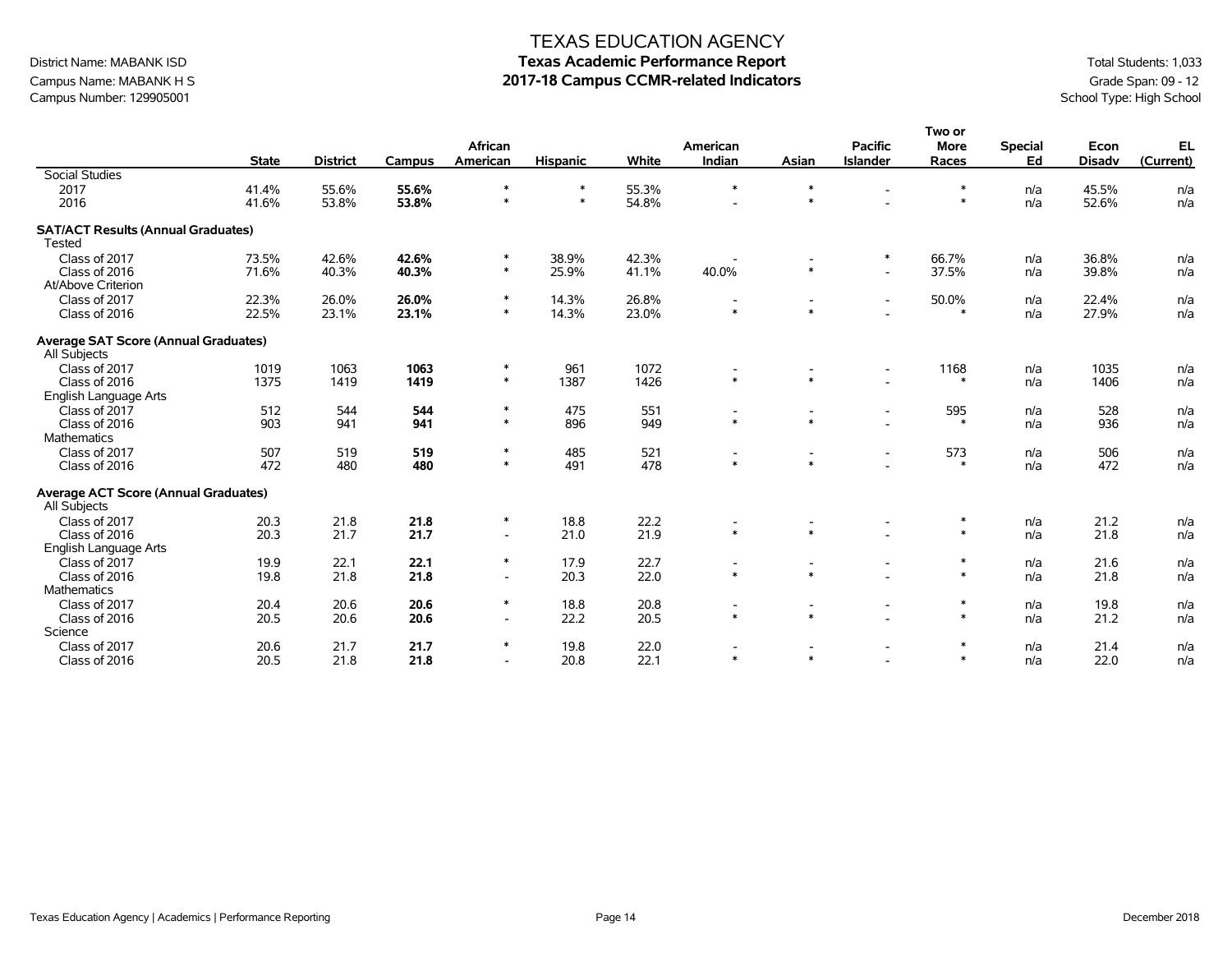### Campus Name: MABANK H S **2017-18 Campus Other Postsecondary Indicators** Grade Span: 09 - 12<br>Campus Number: 129905001<br>School Type: High School Campus Number: 129905001

#### TEXAS EDUCATION AGENCY

# District Name: MABANK ISD **Texas Academic Performance Report** Total Students: 1,033

|                                                                                                |              |                 |        |          |                 |       |          |        |                          | Two or      |                |               |           |
|------------------------------------------------------------------------------------------------|--------------|-----------------|--------|----------|-----------------|-------|----------|--------|--------------------------|-------------|----------------|---------------|-----------|
|                                                                                                |              |                 |        | African  |                 |       | American |        | <b>Pacific</b>           | <b>More</b> | <b>Special</b> | Econ          | EL        |
|                                                                                                | <b>State</b> | <b>District</b> | Campus | American | <b>Hispanic</b> | White | Indian   | Asian  | <b>Islander</b>          | Races       | Ed             | <b>Disadv</b> | (Current) |
| Advanced Dual-Credit Course Completion (Grades 9-12)                                           |              |                 |        |          |                 |       |          |        |                          |             |                |               |           |
| Any Subject                                                                                    |              |                 |        |          |                 |       |          |        |                          |             |                |               |           |
| 2016-17                                                                                        | 37.1%        | 31.5%           | 31.5%  | 31.8%    | 29.3%           | 31.6% |          | 50.0%  | $\ast$                   | 38.2%       | 4.9%           | 27.2%         | $0.0\%$   |
| 2015-16                                                                                        | 35.9%        | 28.3%           | 28.3%  | 36.4%    | 27.9%           | 27.2% | 37.5%    | 37.5%  | $\ast$                   | 50.0%       | 15.3%          | 24.8%         | $\ast$    |
| English Language Arts                                                                          |              |                 |        |          |                 |       |          |        |                          |             |                |               |           |
| 2016-17                                                                                        | 16.8%        | 8.4%            | 8.4%   | 23.8%    | 4.4%            | 8.3%  |          | 16.7%  | $\ast$                   | 15.2%       | 0.0%           | 6.6%          | $0.0\%$   |
| 2015-16                                                                                        | 16.2%        | 8.8%            | 8.8%   | 9.1%     | 6.7%            | 8.7%  | 28.6%    | 14.3%  | $\ast$                   | 14.8%       | $0.0\%$        | 7.5%          | $\ast$    |
| <b>Mathematics</b>                                                                             |              |                 |        |          |                 |       |          |        |                          |             |                |               |           |
| 2016-17                                                                                        | 19.5%        | 19.9%           | 19.9%  | 22.7%    | 21.5%           | 19.5% |          | 16.7%  | $\ast$                   | 23.3%       | 4.1%           | 17.9%         | $0.0\%$   |
| 2015-16                                                                                        | 19.3%        | 16.8%           | 16.8%  | 20.0%    | 14.4%           | 16.1% | 40.0%    | 16.7%  | $\ast$                   | 40.0%       | 16.7%          | 15.9%         | $\ast$    |
| Science                                                                                        |              |                 |        |          |                 |       |          |        |                          |             |                |               |           |
| 2016-17                                                                                        | 5.7%         | 5.0%            | 5.0%   | 9.5%     | 2.3%            | 5.3%  | $\ast$   |        | $\ast$                   | 8.8%        | $0.0\%$        | 3.6%          | $0.0\%$   |
| 2015-16                                                                                        | 5.1%         | 2.6%            | 2.6%   | 4.8%     | 3.3%            | 2.0%  | 0.0%     | 12.5%  | $\ast$                   | 10.7%       | $0.0\%$        | 2.8%          |           |
| Social Studies                                                                                 |              |                 |        |          |                 |       |          |        |                          |             |                |               |           |
| 2016-17                                                                                        | 21.8%        | 16.0%           | 16.0%  | 14.3%    | 11.3%           | 16.4% | $\ast$   | 33.3%  | $\ast$                   | 23.5%       | $0.0\%$        | 10.8%         | $0.0\%$   |
| 2015-16                                                                                        | 20.8%        | 12.8%           | 12.8%  | 10.0%    | 9.7%            | 12.8% | $\ast$   |        | $\ast$                   | 27.8%       | 0.0%           | 9.8%          | $\star$   |
|                                                                                                |              |                 |        |          |                 |       |          |        |                          |             |                |               |           |
| Graduates Enrolled in Texas Institution of Higher Education (TX IHE)                           |              |                 |        |          |                 |       |          |        |                          |             |                |               |           |
| 2015-16                                                                                        | 51.8%        | 48.2%           | 48.2%  | ∗        | 48.1%           | 46.7% | 40.0%    |        | $\overline{\phantom{a}}$ | 62.5%       | 24.1%          | 46.3%         |           |
| 2014-15                                                                                        | 56.1%        | 47.3%           | 47.3%  |          |                 |       |          |        |                          |             |                |               |           |
|                                                                                                |              |                 |        |          |                 |       |          |        |                          |             |                |               |           |
| Graduates in TX IHE Completing One Year Without Enrollment in a Developmental Education Course |              |                 |        |          |                 |       |          |        |                          |             |                |               |           |
| 2015-16                                                                                        | 55.7%        | 57.4%           | 57.4%  |          | 69.2%           | 56.6% | $\ast$   | $\ast$ | $\overline{\phantom{a}}$ | 20.0%       | $0.0\%$        | 53.1%         |           |
| 2014-15                                                                                        | 55.6%        | 72.9%           | 72.9%  |          |                 |       |          |        |                          |             |                |               |           |
|                                                                                                |              |                 |        |          |                 |       |          |        |                          |             |                |               |           |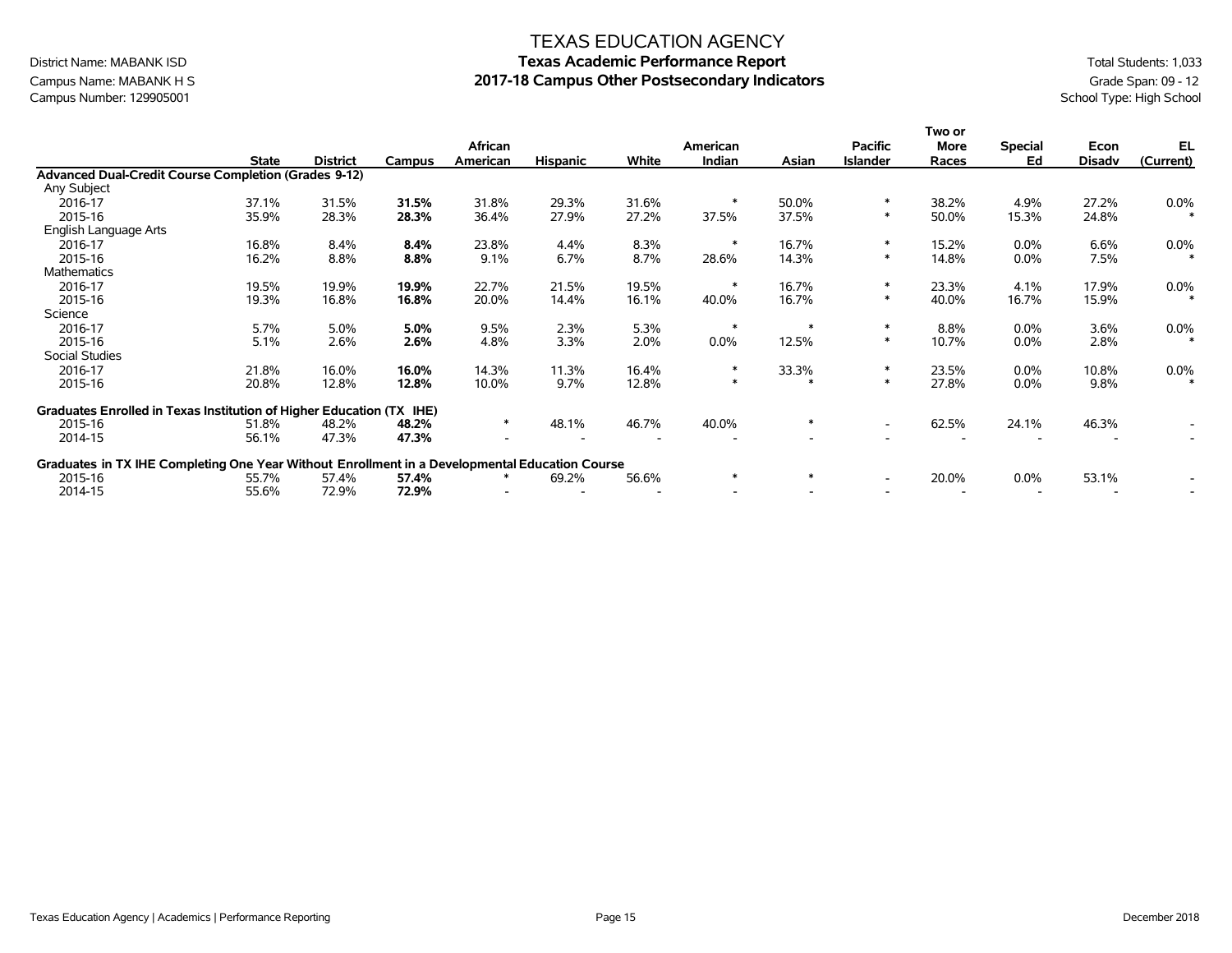**---------------- Campus ----------------**

| District Name: MABANK ISD | <b>Texas Academic Performance Report</b> | Total Students: 1,033    |
|---------------------------|------------------------------------------|--------------------------|
| Campus Name: MABANK H S   | 2017-18 Campus Student Information       | Grade Span: 09 - 12      |
| Campus Number: 129905001  |                                          | School Type: High School |

| <b>Student Information</b>                                     | Count          | Percent | <b>District</b> | <b>State</b> |
|----------------------------------------------------------------|----------------|---------|-----------------|--------------|
| <b>Total Students</b>                                          | 1,033          | 100.0%  | 3,509           | 5,385,012    |
| Students by Grade:                                             |                |         |                 |              |
| Early Childhood Education                                      | $\mathbf 0$    | 0.0%    | 0.0%            | 0.3%         |
| Pre-Kindergarten                                               | $\Omega$       | 0.0%    | 4.7%            | 4.3%         |
| Kindergarten                                                   | 0              | 0.0%    | 7.4%            | 6.9%         |
| Grade 1                                                        | 0              | 0.0%    | 6.6%            | 7.2%         |
| Grade 2                                                        | 0              | 0.0%    | 7.0%            | 7.3%         |
| Grade 3                                                        | 0              | 0.0%    | 7.0%            | 7.6%         |
| Grade 4                                                        | 0              | 0.0%    | 8.2%            | 7.7%         |
| Grade 5                                                        | 0              | 0.0%    | 8.0%            | 7.7%         |
| Grade 6                                                        | 0              | 0.0%    | 8.0%            | 7.5%         |
| Grade 7                                                        | $\mathbf 0$    | 0.0%    | 7.0%            | 7.5%         |
| Grade 8                                                        | $\mathbf 0$    | 0.0%    | 6.7%            | 7.4%         |
| Grade 9                                                        | 275            | 26.6%   | 7.8%            | 8.0%         |
| Grade 10                                                       | 258            | 25.0%   | 7.4%            | 7.4%         |
| Grade 11                                                       | 258            | 25.0%   | 7.4%            | 6.9%         |
| Grade 12                                                       | 242            | 23.4%   | 6.9%            | 6.4%         |
|                                                                |                |         |                 |              |
| Ethnic Distribution:                                           |                |         |                 |              |
| African American                                               | 20             | 1.9%    | 1.8%            | 12.6%        |
| Hispanic                                                       | 159            | 15.4%   | 17.1%           | 52.4%        |
| White                                                          | 811            | 78.5%   | 75.9%           | 27.8%        |
| American Indian                                                | $\overline{4}$ | 0.4%    | 0.5%            | 0.4%         |
| Asian                                                          | 9              | 0.9%    | 1.2%            | 4.4%         |
| Pacific Islander                                               | $\mathbf{1}$   | 0.1%    | 0.1%            | 0.1%         |
| Two or More Races                                              | 29             | 2.8%    | 3.4%            | 2.3%         |
| Economically Disadvantaged                                     | 545            | 52.8%   | 60.7%           | 58.8%        |
| Non-Educationally Disadvantaged                                | 488            | 47.2%   | 39.3%           | 41.2%        |
| English Learners (EL)                                          | 10             | 1.0%    | 3.7%            | 18.8%        |
| Students w/ Disciplinary Placements (2016-17)                  | 47             | 4.2%    | 2.2%            | 1.3%         |
| At-Risk                                                        | 514            | 49.8%   | 44.2%           | 50.8%        |
| Students with Disabilities by Type of Primary Disability:      |                |         |                 |              |
| Total Students with Disabilities By Type of Primary Disability | 122            |         |                 |              |
| Students with Intellectual Disabilities                        | 68             | 55.7%   | 46.3%           | 43.3%        |
| Students with Physical Disabilities                            | 9              | 7.4%    | 16.0%           | 21.9%        |
| <b>Students with Autism</b>                                    | 11             | 9.0%    | $**$            | 13.2%        |
| Students with Behavioral Disabilities                          | 34             | 27.9%   | 26.3%           | 20.3%        |
|                                                                | $\mathbf 0$    | 0.0%    |                 | 1.4%         |
| Students with Non-Categorical Early Childhood                  |                |         |                 |              |
| Mobility (2016-17):                                            |                |         |                 |              |
| <b>Total Mobile Students</b>                                   | 154            | 13.9%   | 15.2%           | 16.0%        |
| By Ethnicity:                                                  |                |         |                 |              |
| African American                                               | 3              | 0.3%    |                 |              |
| Hispanic                                                       | 15             | 1.4%    |                 |              |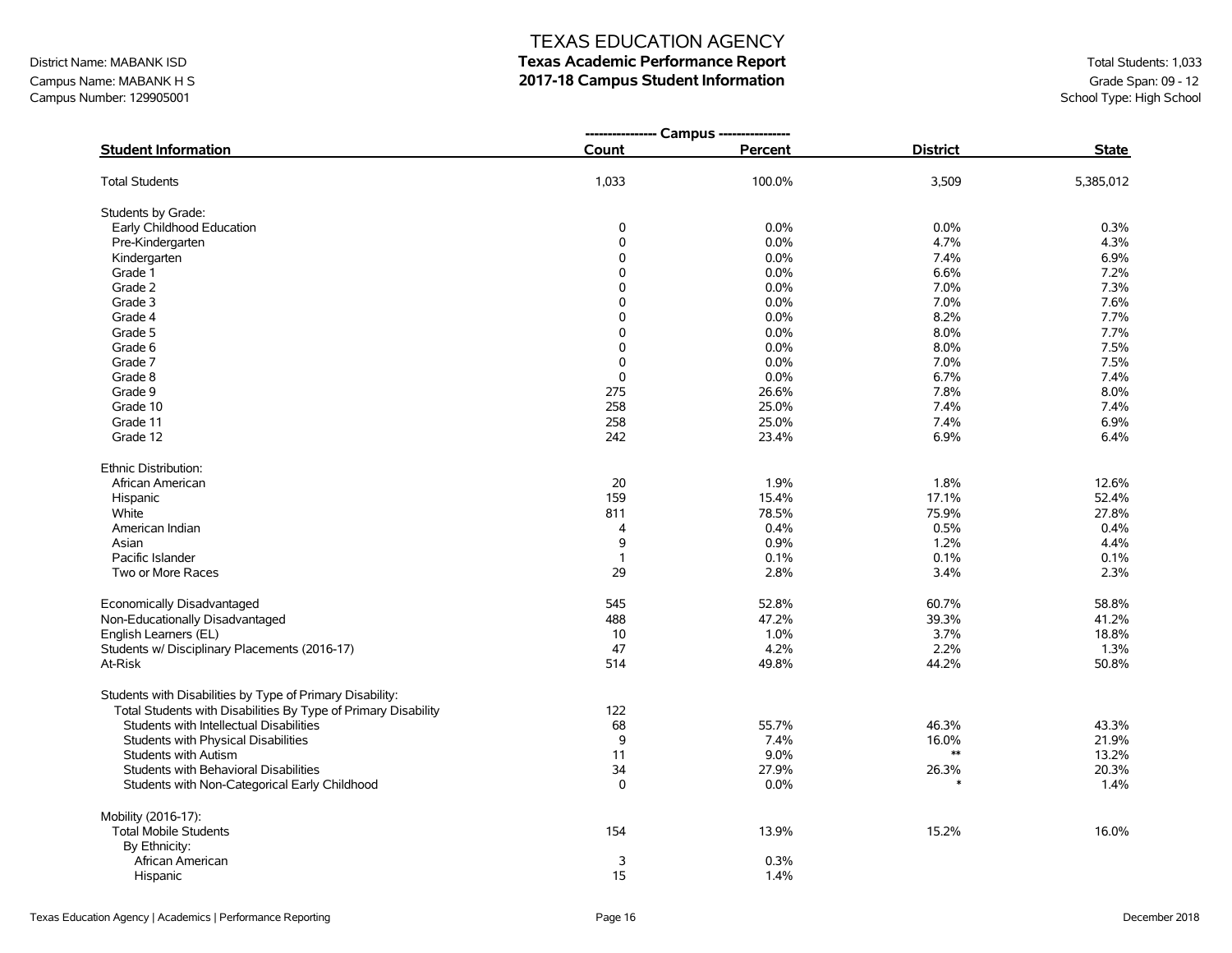# District Name: MABANK ISD **Texas Academic Performance Report Texas Academic Performance Report** Total Students: 1,033

Campus Name: MABANK H S<br>Campus Number: 129905001<br>School Type: High School Campus Number: 129905001

| <b>Student Information</b> | Count | Percent | <b>District</b> | <b>State</b> |
|----------------------------|-------|---------|-----------------|--------------|
| White                      | 127   | 11.4%   |                 |              |
| American Indian            |       | 0.2%    |                 |              |
| Asian                      |       | 0.0%    |                 |              |
| Pacific Islander           |       | 0.1%    |                 |              |
| Two or More Races          |       | 0.5%    |                 |              |

|                            | --------Non-Special Education Rates-------- | --------Special Education Rates-------- |              |                          |                 |              |
|----------------------------|---------------------------------------------|-----------------------------------------|--------------|--------------------------|-----------------|--------------|
| <b>Student Information</b> | <b>Campus</b>                               | <b>District</b>                         | <b>State</b> | Campus                   | <b>District</b> | <b>State</b> |
| Retention Rates by Grade:  |                                             |                                         |              |                          |                 |              |
| Kindergarten               | $\overline{\phantom{0}}$                    | 2.9%                                    | 1.8%         | $\overline{\phantom{0}}$ | 5.9%            | 6.9%         |
| Grade 1                    | $\overline{\phantom{0}}$                    | 3.8%                                    | 3.4%         | $\overline{\phantom{0}}$ | 4.5%            | 6.2%         |
| Grade 2                    | $\overline{\phantom{a}}$                    | 2.6%                                    | 2.1%         | $\overline{\phantom{a}}$ | 0.0%            | 2.6%         |
| Grade 3                    | $\overline{\phantom{0}}$                    | 0.8%                                    | 1.3%         | $\overline{\phantom{a}}$ | 3.3%            | 1.0%         |
| Grade 4                    | $\overline{\phantom{0}}$                    | 0.4%                                    | 0.6%         | $\overline{\phantom{a}}$ | 0.0%            | 0.5%         |
| Grade 5                    | $\overline{\phantom{a}}$                    | 0.0%                                    | 0.7%         | $\overline{\phantom{a}}$ | 0.0%            | 0.6%         |
| Grade 6                    | $\overline{\phantom{0}}$                    | 0.5%                                    | 0.5%         | $\overline{\phantom{0}}$ | 3.2%            | 0.6%         |
| Grade 7                    | $\overline{\phantom{0}}$                    | 0.9%                                    | 0.7%         | $\overline{\phantom{a}}$ | 0.0%            | 0.6%         |
| Grade 8                    | -                                           | 0.4%                                    | 0.6%         | $\overline{\phantom{0}}$ | 0.0%            | 0.8%         |
| Grade 9                    | 3.5%                                        | 3.5%                                    | 8.0%         | 8.3%                     | 8.3%            | 13.5%        |

| <b>Class Size Information</b>                  | Campus                   | <b>District</b> | <b>State</b> |
|------------------------------------------------|--------------------------|-----------------|--------------|
| Class Size Averages by Grade and Subject       |                          |                 |              |
| (Derived from teacher responsibility records): |                          |                 |              |
| Elementary:                                    |                          |                 |              |
| Kindergarten                                   | $\overline{\phantom{a}}$ | 21.3            | 18.7         |
| Grade 1                                        | $\overline{\phantom{a}}$ | 20.9            | 18.8         |
| Grade 2                                        | $\overline{\phantom{a}}$ | 19.3            | 18.8         |
| Grade 3                                        | $\overline{\phantom{a}}$ | 20.2            | 19.0         |
| Grade 4                                        | $\overline{\phantom{a}}$ | 20.1            | 19.2         |
| Grade 5                                        | $\overline{\phantom{a}}$ | 22.9            | 21.2         |
| Grade 6                                        | $\overline{\phantom{a}}$ | 21.5            | 20.3         |
| Secondary:                                     |                          |                 |              |
| English/Language Arts                          | 17.5                     | 15.3            | 16.7         |
| Foreign Languages                              | 18.5                     | 18.5            | 18.6         |
| Mathematics                                    | 16.0                     | 16.4            | 17.9         |
| Science                                        | 18.2                     | 16.6            | 19.0         |
| <b>Social Studies</b>                          | 20.9                     | 18.8            | 19.3         |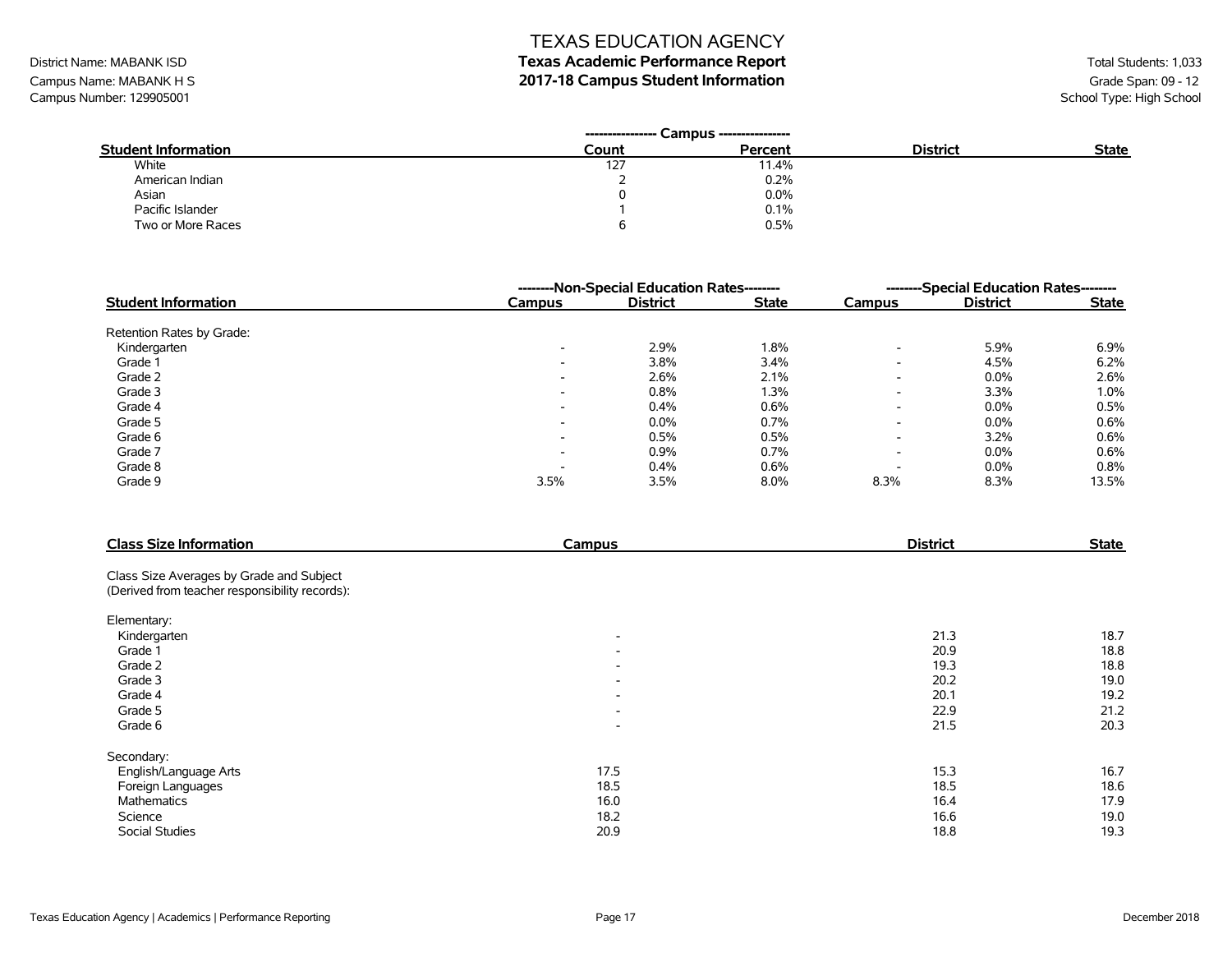## District Name: MABANK ISD **Texas Academic Performance Report Texas Academic Performance Report** Total Students: 1,033

Campus Name: MABANK H S<br>Campus Number: 129905001<br>School Type: High School Campus Number: 129905001

|                                           | ---------------- Campus ---------------- |         |                 |              |
|-------------------------------------------|------------------------------------------|---------|-----------------|--------------|
| <b>Staff Information</b>                  | Count/Average                            | Percent | <b>District</b> | <b>State</b> |
| <b>Total Staff</b>                        | 110.9                                    | 100.0%  | 100.0%          | 100.0%       |
| Professional Staff:                       | 87.6                                     | 79.0%   | 61.3%           | 64.1%        |
| Teachers                                  | 77.4                                     | 69.8%   | 49.1%           | 50.1%        |
| Professional Support                      | 4.5                                      | 4.0%    | 7.3%            | 9.8%         |
| Campus Administration (School Leadership) | 5.8                                      | 5.2%    | 4.0%            | 3.0%         |
| Librarians                                |                                          |         |                 |              |
| Full-time                                 | $0.0\,$                                  | n/a     | 2.0             | 4,429.0      |
| Part-time                                 | 1.0                                      | n/a     | 1.0             | 578.0        |
| Counselors                                |                                          |         |                 |              |
| Full-time                                 | 2.0                                      | n/a     | 8.0             | 12,131.0     |
| Part-time                                 | 0.0                                      | n/a     | 1.0             | 1,148.0      |
| <b>Educational Aides:</b>                 | 23.3                                     | 21.0%   | 21.8%           | 10.1%        |
| Total Minority Staff:                     | 9.9                                      | 8.9%    | 7.5%            | 49.9%        |
| Teachers by Ethnicity and Sex:            |                                          |         |                 |              |
| African American                          | 2.0                                      | 2.6%    | 0.8%            | 10.4%        |
| Hispanic                                  | 4.0                                      | 5.2%    | 3.3%            | 27.2%        |
| White                                     | 70.4                                     | 91.0%   | 95.4%           | 58.9%        |
| American Indian                           | 0.0                                      | 0.0%    | 0.0%            | 0.3%         |
| Asian                                     | 1.0                                      | 1.3%    | 0.4%            | 1.6%         |
| Pacific Islander                          | 0.0                                      | 0.0%    | 0.0%            | 0.4%         |
| Two or More Races                         | 0.0                                      | 0.0%    | 0.0%            | 1.1%         |
| Males                                     | 34.7                                     | 44.9%   | 18.2%           | 23.7%        |
| Females                                   | 42.6                                     | 55.1%   | 81.8%           | 76.3%        |
| Teachers by Highest Degree Held:          |                                          |         |                 |              |
| No Degree                                 | 5.0                                      | 6.5%    | 2.5%            | 1.4%         |
| <b>Bachelors</b>                          | 46.9                                     | 60.7%   | 77.1%           | 74.1%        |
| <b>Masters</b>                            | 25.4                                     | 32.9%   | 20.4%           | 23.8%        |
| Doctorate                                 | 0.0                                      | $0.0\%$ | $0.0\%$         | 0.7%         |
| Teachers by Years of Experience:          |                                          |         |                 |              |
| <b>Beginning Teachers</b>                 | 14.0                                     | 18.1%   | 12.5%           | 8.2%         |
| 1-5 Years Experience                      | 18.0                                     | 23.3%   | 32.5%           | 29.1%        |
| 6-10 Years Experience                     | 13.5                                     | 17.5%   | 18.3%           | 19.1%        |
| 11-20 Years Experience                    | 19.3                                     | 25.0%   | 23.9%           | 28.2%        |
| Over 20 Years Experience                  | 12.5                                     | 16.1%   | 12.8%           | 15.3%        |
| Number of Students per Teacher            | 13.4                                     | n/a     | 14.6            | 15.1         |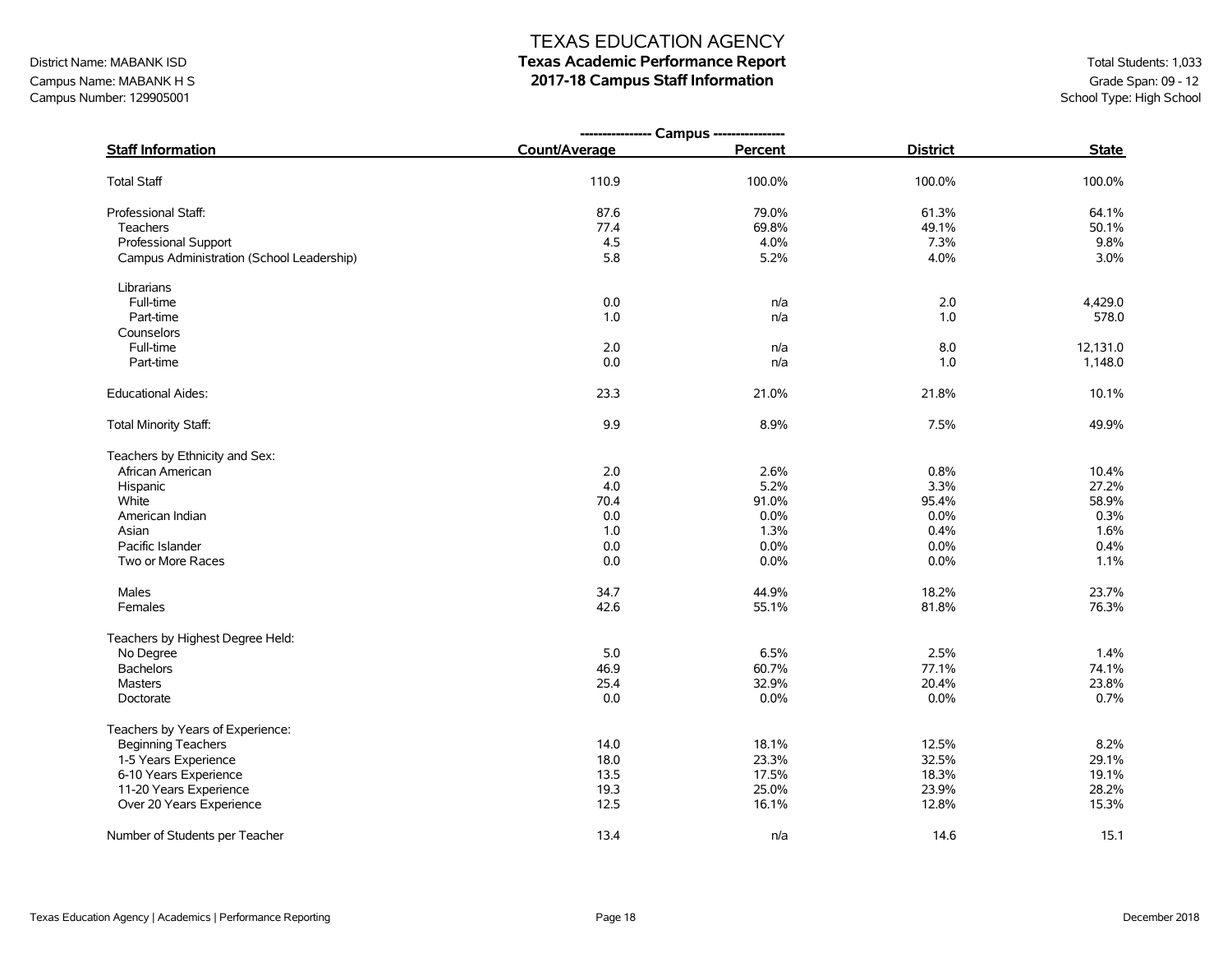### District Name: MABANK ISD **Texas Academic Performance Report Texas Academic Performance Report** Total Students: 1,033

Campus Name: MABANK H S<br>Campus Number: 129905001<br>School Type: High School Campus Number: 129905001

| <b>Staff Information</b>                                             | Campus   | <b>District</b> | <b>State</b> |
|----------------------------------------------------------------------|----------|-----------------|--------------|
| Experience of Campus Leadership:                                     |          |                 |              |
| Average Years Experience of Principals                               | 6.0      | 7.2             | 6.3          |
| Average Years Experience of Principals with District                 | 3.5      | 5.8             | 5.4          |
| Average Years Experience of Assistant Principals                     | 1.7      | 3.7             | 5.2          |
| Average Years Experience of Assistant Principals with District       | 1,7      | 3.6             | 4.6          |
| Average Years Experience of Teachers:                                | 10.5     | 9.9             | 10.9         |
| Average Years Experience of Teachers with District:                  | 6.5      | 6.3             | 7.1          |
| Average Teacher Salary by Years of Experience (regular duties only): |          |                 |              |
| <b>Beginning Teachers</b>                                            | \$47,161 | \$44,943        | \$47,667     |
| 1-5 Years Experience                                                 | \$45,738 | \$44,161        | \$49,663     |
| 6-10 Years Experience                                                | \$48,291 | \$46,647        | \$52,056     |
| 11-20 Years Experience                                               | \$51,056 | \$50,509        | \$55,246     |
| Over 20 Years Experience                                             | \$60,933 | \$59,064        | \$61,428     |
| Average Actual Salaries (regular duties only):                       |          |                 |              |
| <b>Teachers</b>                                                      | \$50,224 | \$48,139        | \$53,334     |
| Professional Support                                                 | \$50,358 | \$54,134        | \$63,165     |
| Campus Administration (School Leadership)                            | \$72,186 | \$68,029        | \$77,712     |
| Instructional Staff Percent:                                         | n/a      | 72.6%           | 64.4%        |
| Contracted Instructional Staff (not incl. above):                    | 0.0      | 0.0             | 6,218.9      |